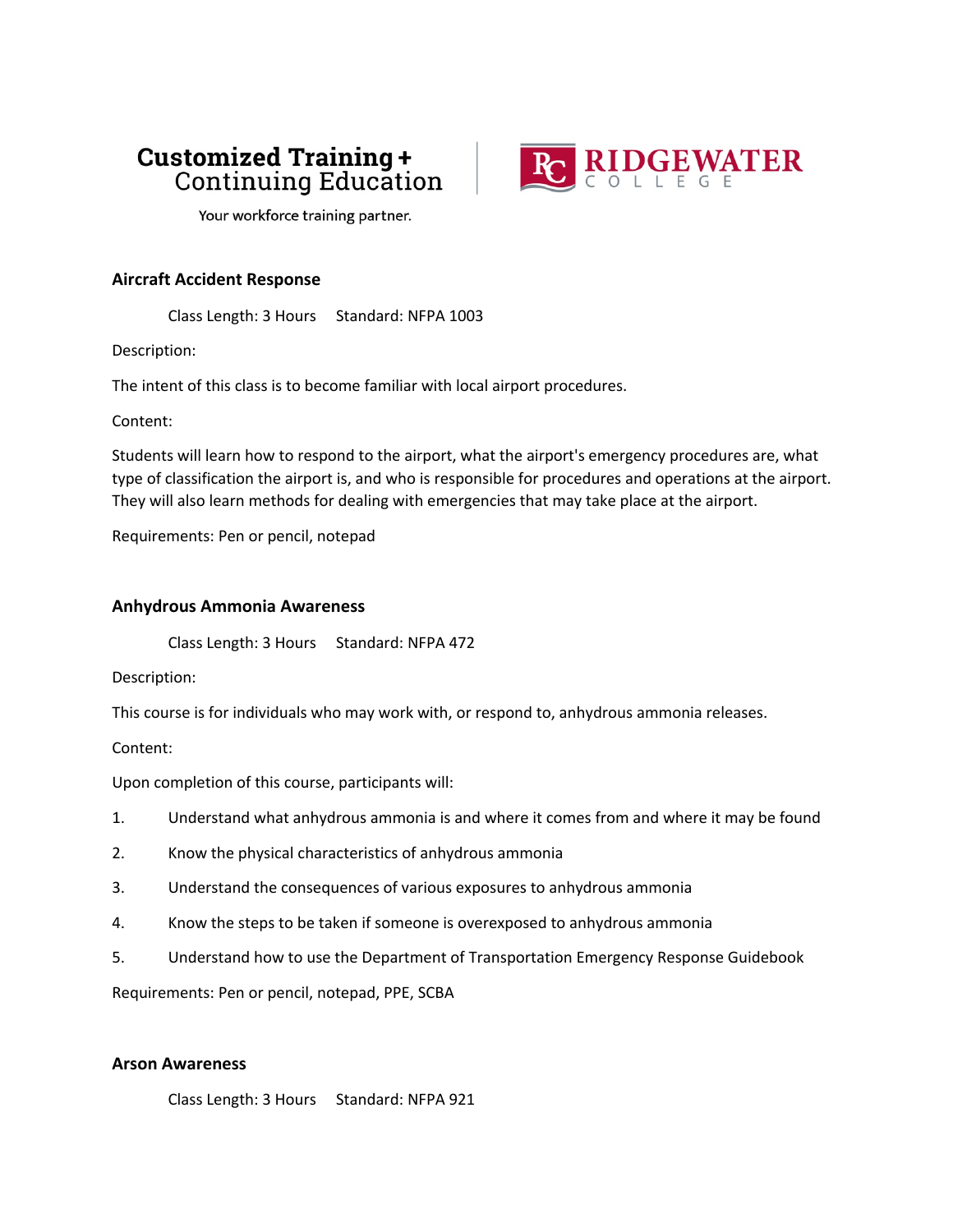This class is designed for firefighters, fire investigators, and law enforcement officers assigned to fire investigation. This course provides the participants with an introduction and basic overview of fire scene investigation. The focus of the course is to provide information on fire scene indicators and to determine the fire's origin, report writing, legal responsibilities, evidence preservation and collection, motives, and fire fatalities.

### Content:

Students will learn the firefighter's role in arson investigation including suppression, overhaul, collecting, and preserving evidence.

Requirements: Pen or pencil, notepad

## **Auto Extrication I**

Class Length: 3 Hours Standard: NFPA 1670

Description:

This class will cover the proper use of power tools and hand tools at an Auto Accident Scene.

Content:

Learn how to quickly and safely extract injured people from an auto accident and use tools effectively.

Requirements: Pen or pencil, notepad, SCBA, PPE

### **Auto Extrication II**

Class Length: 3 Hours Standard: NFPA 1670

Description:

Students will learn about new extrication tools, hydraulic equipment, and techniques.

Content:

Students will learn advanced techniques used to extricate patients from automobiles. Realistic scenarios will be used.

Requirements: Pen or pencil, notepad, eye protection, PPE

### **Calling a Mayday**

Class Length: 3 Hours Standard: NFPA 1407

### Description: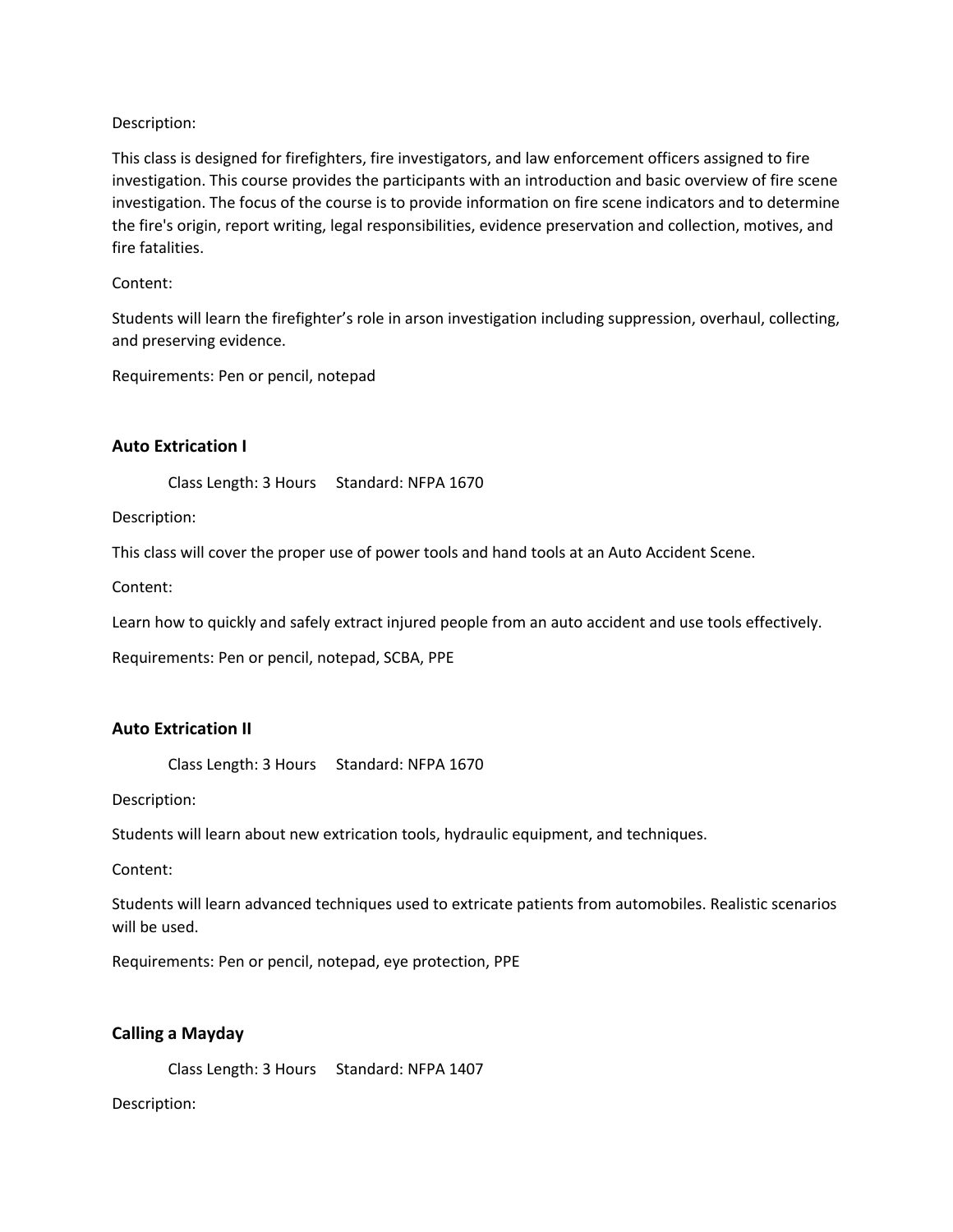The firefighter will demonstrate the ability to call a "Mayday" under various emergency situations they may find themselves in, including being trapped or lost in a room, having something collapse on them, or being hung or snagged on wires and falling through a floor or roof. These conditions will be simulated using various props with the firefighter in full PPE, SCBA, and portable radio in a blacked-out face mask.

Content:

This course is designed to train firefighters on the proper methods to use to call for help when they find themselves in a dangerous position.

Requirements: Pen or pencil, notepad, SCBA, PPE

### **Clandestine Drug Lab Awareness**

Class Length: 3 Hours Standard: NFPA 472

Description:

This class is designed to provide the student with a general knowledge and recognition of drug labs, defensive considerations including incendiary devices, chemicals and explosives, as well as command and control issues associated with criminal incidents.

Content:

Students will gain knowledge and recognition of drug labs. Students will learn about glassware and paraphernalia used by the "cookers."

Requirements: Pen or pencil, notepad

### **Confined Space Trailer**

Class Length: 3 Hours Standard: NFPA 1001

Description:

The confined space trailer provides students the challenge of practicing entries or rescues in a realistic, but controlled environment.

Content:

Simulator capabilities include: various sized openings, vertical and horizontal chambers, changeable atmosphere for realistic air test training, practice ventilation with a visible atmosphere, various electrical devices and valve assemblies for hands-on lockout/tagout training.

Requirements: SCBA, PPE, ropes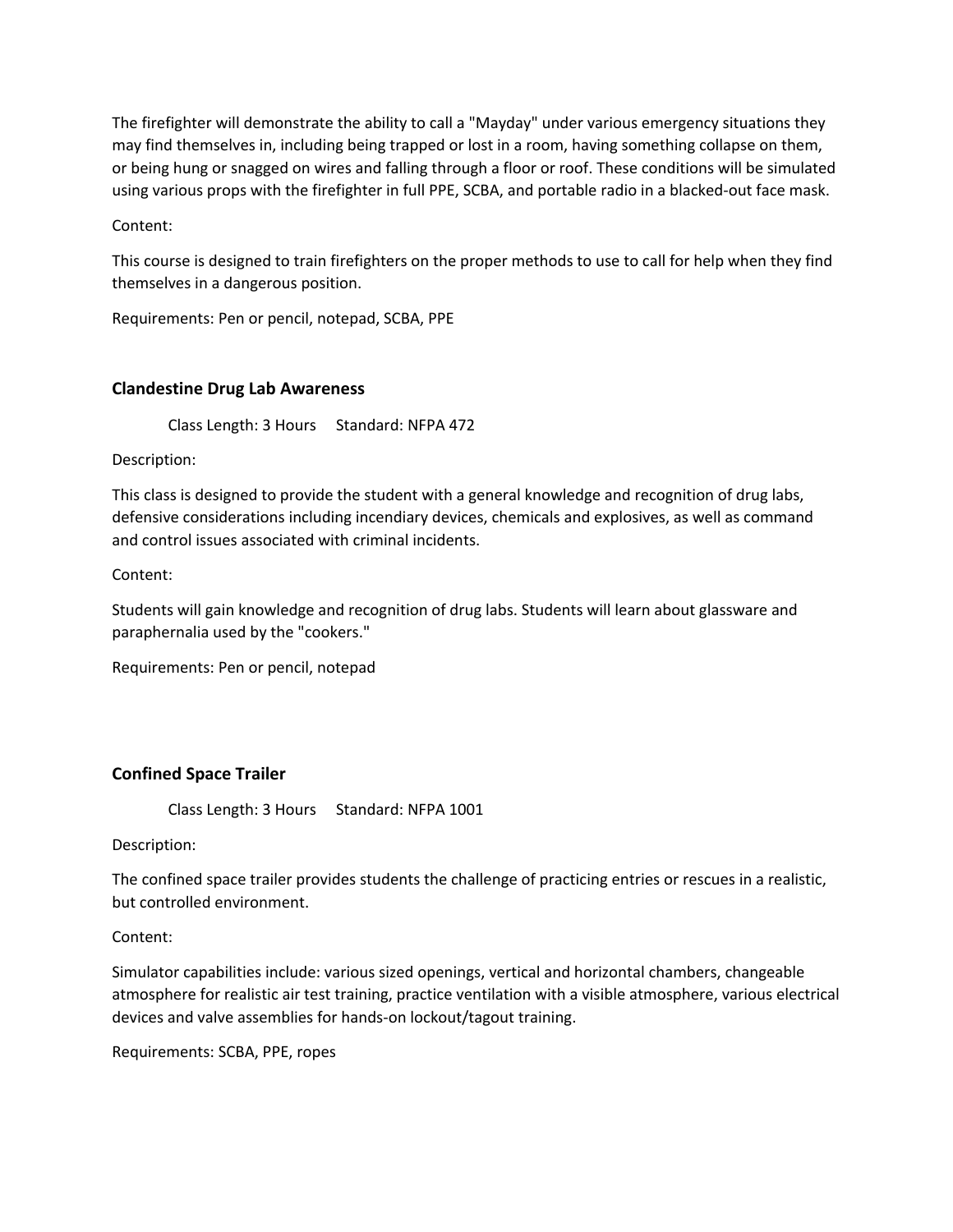### **Confined Space Awareness**

Class Length: 2 Hours Standard: NFPA 1670

Description:

This course is designed to inform the student about confined spaces, their hazards, and how these hazards are managed with training and safe operating procedures.

Content:

The student will be able to recognize a confined space and enter the space in a safe manner.

Requirements: Pen or pencil, notepad

# **Electricity & the Firefighter**

Class Length: 3 Hours Standard: NFPA 1001

Description:

This course will cover the basics of electricity and how the electricity affects the human body. Discussion will include the requirements involving electrical hazards, downed wires and rescue procedures at motor vehicle incidents. Voltage discussion will include 102/240, 277/480, and 7200.

Content:

Students will discuss extinguishing methods, requirements involving electrical hazards, downed wires, and rescue procedures at motor vehicle incidents.

Requirements: Pen or pencil, notepad, PPE

### **Emergency Medical Technician (EMT) - Initial**

Class length: 112 Hours Standard: NFPA 1004

Description:

This course is a vital link in the healthcare chain of survival. It includes the skills and classroom information necessary to provide emergency care at the basic life support level.

Content:

The focus will be on teaching calm, professional conduct while correctly treating people in medical and/or traumatic situations.

Requirements: Pen or pencil, notepad

### **Emergency Medical Technician (EMT) - Blended Learning**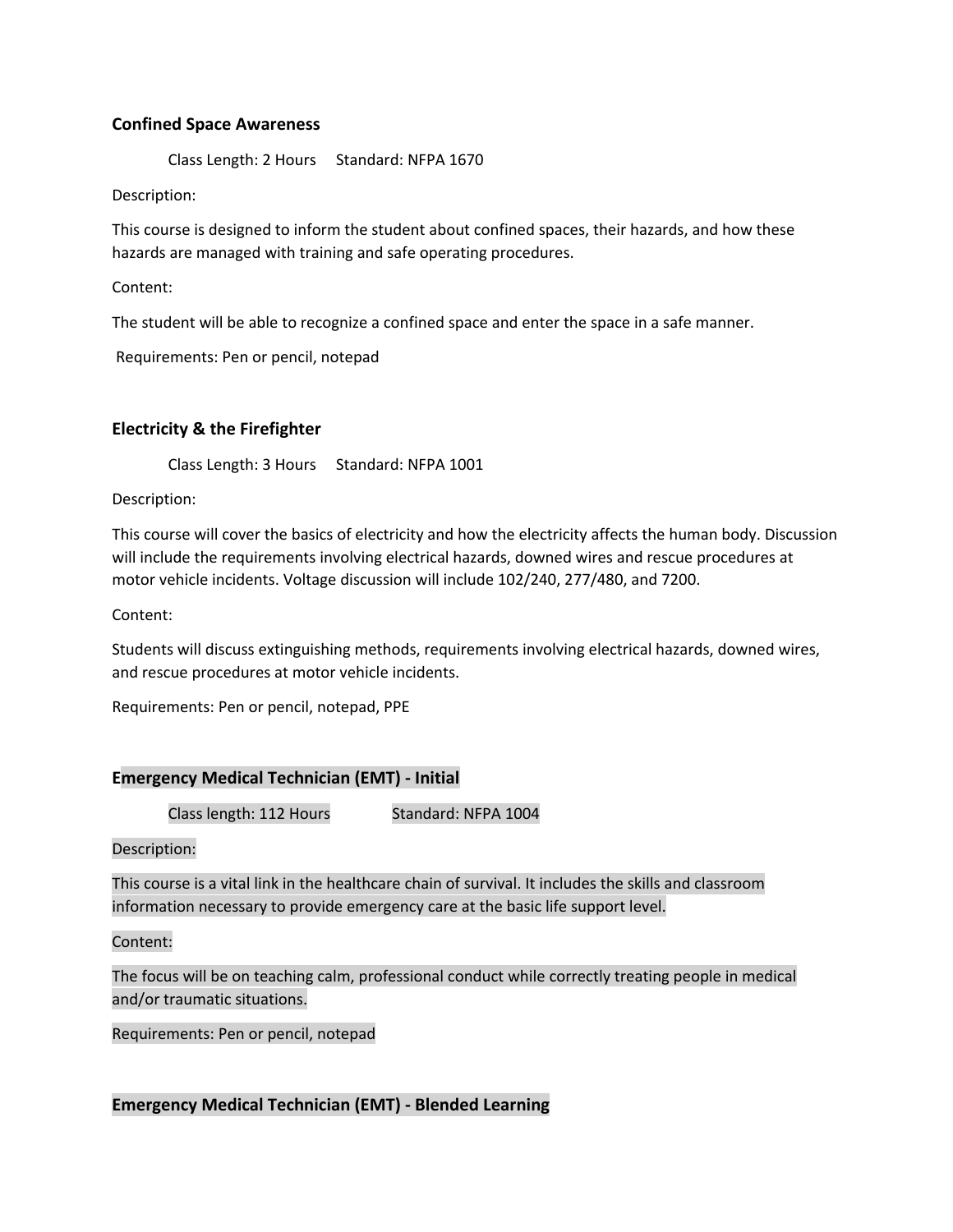#### Class Length: 112 Hours Standard: NFPA 1004

### Description:

This course takes advantage of the strengths of the traditional classroom and the cutting edge, interactive technology of e-learning by blending on campus and online instruction.

#### Content:

Learn advanced level skills and knowledge relating to medical emergencies, shock, anatomy, and physiology.

Requirements: Pen or pencil, notepad, computer with internet

### **Emergency Vehicle Operators Course (EVOC) and Refresher**

Class Length: 6 Hours (3 hours Refresher) Standard: NFPA 1002

Description:

This is an Emergency Vehicle Operators Course. Students will learn through classroom and behind-the wheel instruction. A heavy focus will be placed on learning to operate safely using the vehicles that you drive regularly.

Content:

Demonstrate safe operation of an emergency response vehicle.

Requirements: Pen or pencil, notepad, SCBA, PPE, department vehicles

### **Ethanol, Other Alternatives and Firefighting Foams**

Class Length: 3 Hours Standard: NFPA 472

Description:

This class will highlight main functions of a plant and the precautions your fire department should take when responding to a plant emergency.

Content:

Find out what firefighting foams will work and what will not work to deal with these different types of fuels. Students will learn how to respond to the different types of fires created by the different fuels.

Requirements: Pen or pencil, notepad

### **Farm Vehicle Extrication**

Class Length: 3 Hours Standard: NFPA 1670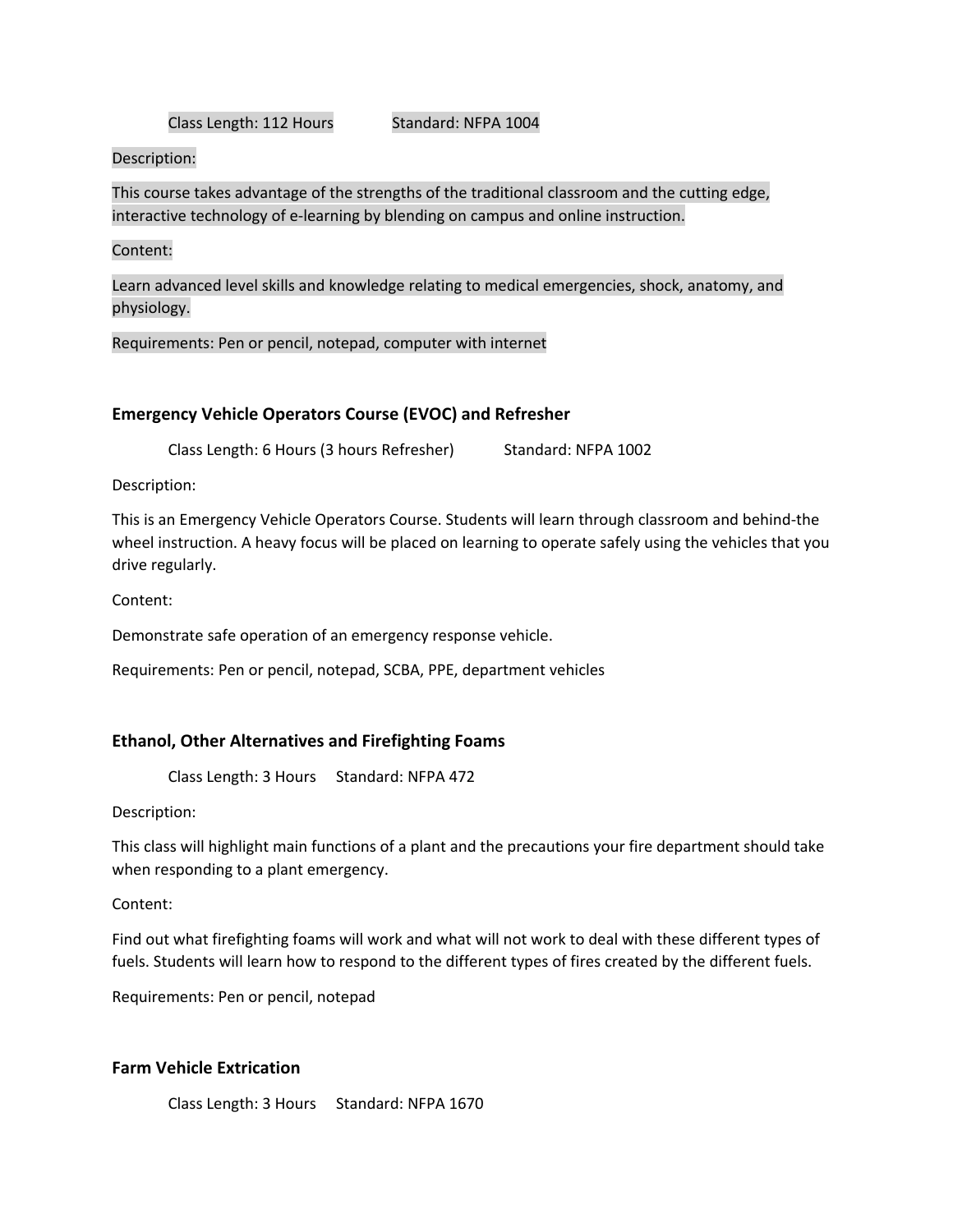This course is designed to give the students the techniques needed to safely size up and mitigate an emergency involving agricultural type vehicles.

Content:

Students will learn the proper procedures for vehicle stabilization, patient disentanglement and removal.

Requirements: Pen or pencil, notepad, SCBA, PPE

Ridgewater College is able to provide a tractor/equipment if needed. Call for details and pricing

#### **Fire Apparatus Operator**

Class Length: 24 Hours Standard: NFPA 1002

Description:

This course is designed to educate drivers/operators who are responsible for operating fire services apparatus equipped with fire pumps. The information in this course provides the driver/operator with information that will help them perform the jobs with greater efficiency and improved safety.

#### Content:

This course includes, but is not limited to, the following subjects: types of apparatus, water supply, mathematics, apparatus overview, apparatus maintenance, pump operation, approaching the scene, responding to an alarm, using foam, and pump performance testing. A focus will be placed on driver/operator safety and responsibility.

Requirements: Pen or pencil, notepad

### **Fire Behavior**

Class length 3 hours Standard: NFPA 1001

Description:

This course will discuss fire load, rates of burning, where fire goes and why it goes where it wants to. This course will also Identify the physical states of matter in which fuels are found. Describe the methods of heat transfer, define flash point, flame point, and ignition temperature as they relate to liquid fuel fires. Define the relationship of vapor density and flammability limits to gas fuel fires. Define Class A, B, C, D, and K fires, describe the phases of fire. Describe the characteristics of an interior structure fire, describe rollover and flashover, back drafts and describe the principles of thermal layering within a structure.

Requirements: Pen or pencil, notepad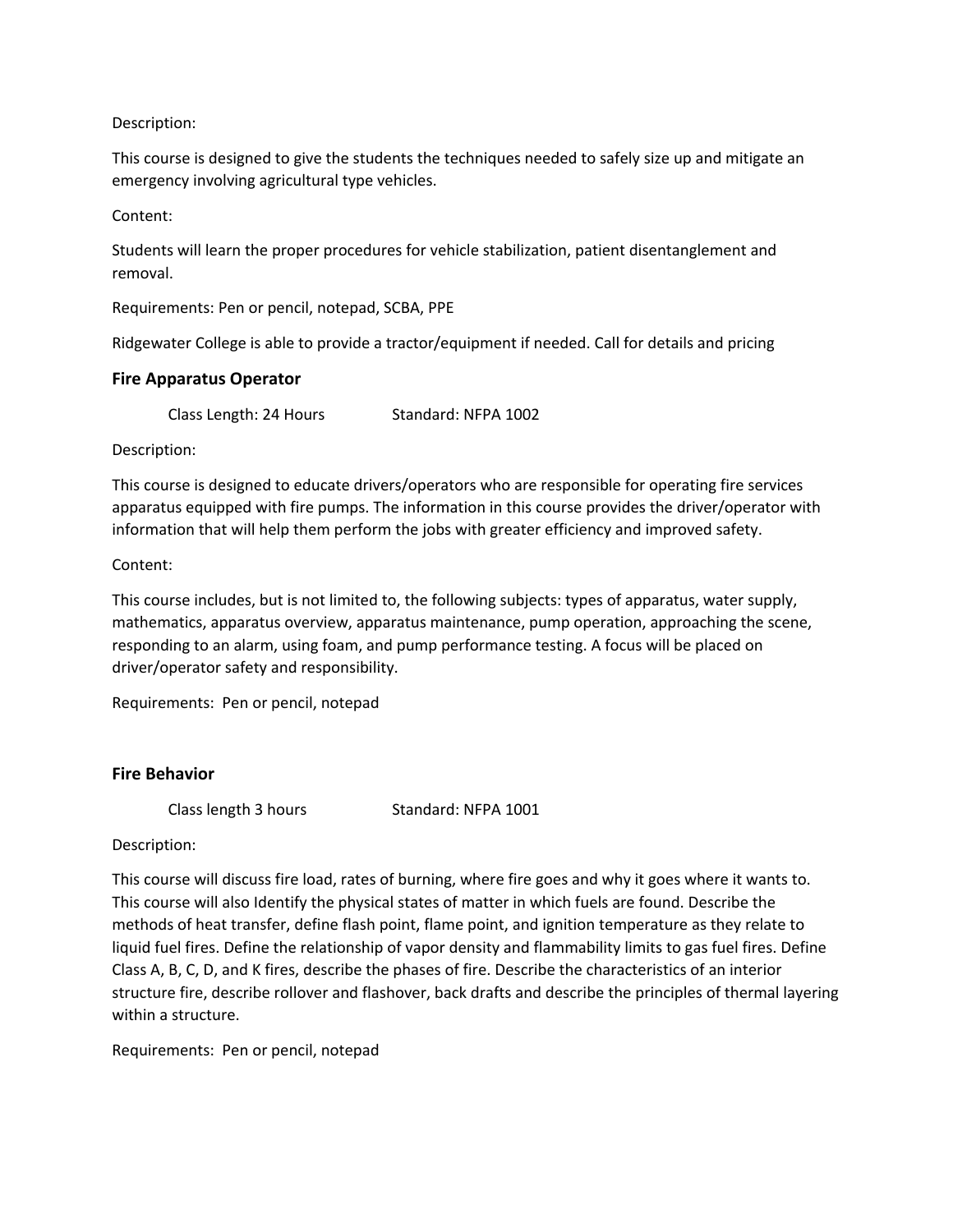## **Fire Command/Officer Training**

Class Length: 3 Hours Standard: NFPA 1002

Description:

This course will help develop your team with guidance, team success, and progressive discipline. Fire officers will learn to properly initiate incident command, establish unified command post, and assign command staff responsibilities. Department members will participate in roles of command staff, safety officer, and primary entry.

Content:

Students will learn the methods to help participants to internalize responsibility for success and to understand accountability for future success.

Requirements: Pen or pencil, notepad

#### **Fire Pump Operation**

Class Length: 6 Hours Standard: NFPA 1002

Description:

This class is designed for basic or advanced pump operations based upon current Fire Department pumpers. Emphasis will be put on water supply, water conservation, and pump control panels. Proper pump pressures for nozzles and appliances that are currently being utilized will be determined using hydraulics and hose lay protocol. The practical portion of the class will shed light on what you are really getting for water flow while on scene.

Content:

This class will serve as part of one of a series on pump operations and serves as the foundation to more advanced and specific training.

Requirements: Pen or pencil, notepad

### **Fire Pump Operations Refresher**

Class Length:3 Hours Standard: NFPA 1002

This course covers engine tactics from response to fire extinguishment. Students will learn to determine proper attack line selection, determine hose length estimate, determine nozzle selection, and will study nozzle team tactics. This course is recommended for all fire fighters, young and old.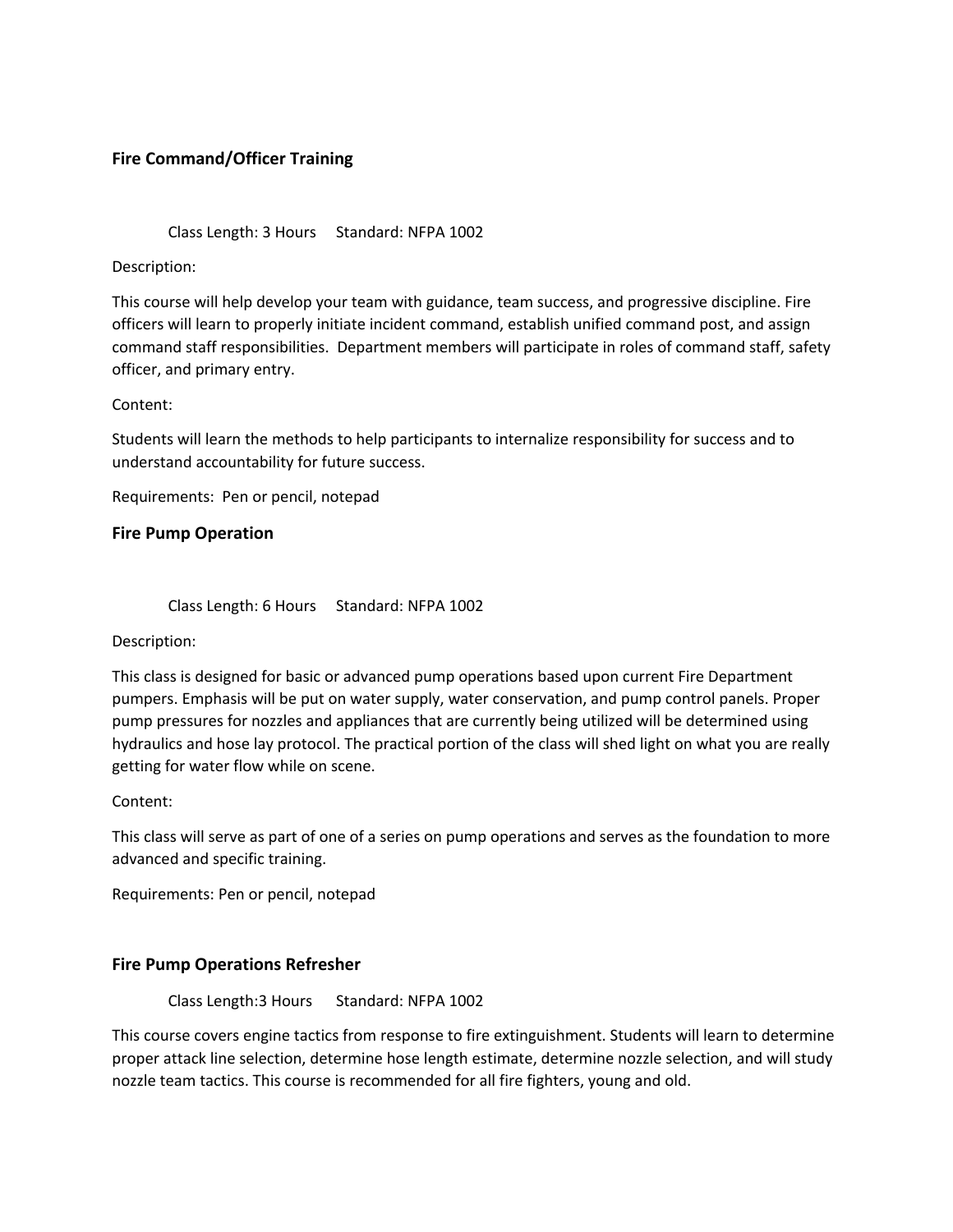Content:

Students will be operating fire pumps and flowing water.

Requirements: Pen or pencil, notepad, PPE

### **Fire Fighter Rehabilitation: Preventing the Medical Emergency**

Class length: 3 hours

Description: This course will help you define emergency incident rehabilitation.

Content:

Participants will be able to:

- 1. List and describe the types of extended fire incidents where fire fighters need emergency incident rehabilitation
- 2. Describe the seven functions of a rehabilitation center
- 3. List four parts of revitalization
- 4. Describe the types of fluids and foods that are well suited for fire fighters to drink and eat during emergency incident rehabilitation
- 5. Describe the personal responsibilities related to emergency incident rehabilitation

Requirements: pen and note pad

### **Fire Scene Tactics & Command**

Class Length: 3 Hours Standard: NFPA 1001, 1021, 1403

Description:

This course will help with developing your team with guidance, team success and progressive discipline. Fire officers will properly initiate incident command and establish unified command post, assign command staff responsibilities and your firefighters will participate in roles of command staff positions, safety officer and primary entry.

Content:

Students will participate in command staff positions, safety officer, primary entry, and backup entry (RIT). Each class is customized to department's specific training objectives. Standard class includes burn trailer evolutions, ventilation trailer evolutions, and command station. Confined space trailer may be added to add forcible entry and "firefighter down" evolutions.

Requirements: PPE, SCBA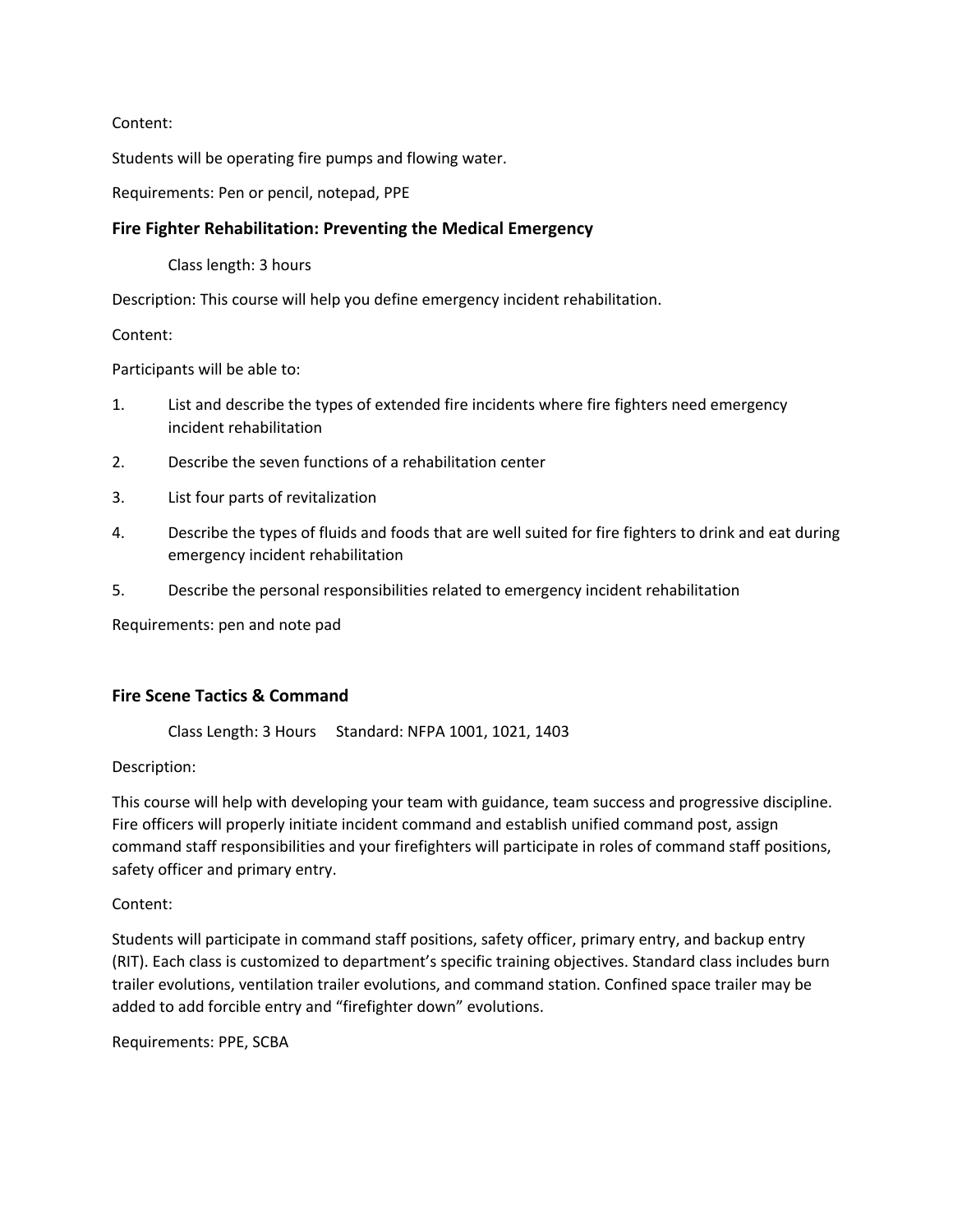### **Fire Service & Pollution Control Agency**

Class Length: 3 Hours Standard: NFPA 472

Description:

As fire departments, we deal with hazardous materials incidents on a routine basis. Instructors will review the roles and expectations of all responders to a hazardous materials incident. Tabletop exercises will provide opportunities to discuss how your department would respond to a given incident.

Content:

Case studies will be presented with depict response techniques and strategies first responders can and should use in response to these incidents.

Requirements: Pen or pencil, notepad

# **Firefighter I**

Class Length: 144 Hours Standard: NFPA 1001

This class is designed to provide the student with the minimum education required to function as a firefighter under direct supervision on the fire ground.

### Content:

This course includes, but is not limited to, the following subjects: Bloodborne Pathogens, Confined Space Entry, Hazardous Materials (Operations Level), Firefighter Tools and Equipment, Building Construction, Self-Contained Breathing Apparatus (SCBA), Personal Protective Equipment (PPE)Firefighter Survival, Ropes and Knots, Firefighter Safety, Fire Behavior, Ladders, Forcible Entry, Portable Fire Extinguishers, Hoses and Nozzles, Fire Streams, Ventilation, Fire Service Communications, Incident Management System, Search and Rescue, Salvage and Overhaul, Vehicle Rescue and Extrication, and Fire Suppression. This course is based on the National Fire Protection Association (NFPA) 1001/1002 Standards.

Requirements: Pen or pencil, notepad, SCBA, PPE

# **Firefighter Il**

Class Length: 24 Hours Standard: NFPA 1001

### Description:

The Firefighter Il will protect life and property by performing firefighting, emergency aid, hazardous materials, and fire prevention duties. The firefighter will maintain fire equipment, apparatus, and facilities.

Content: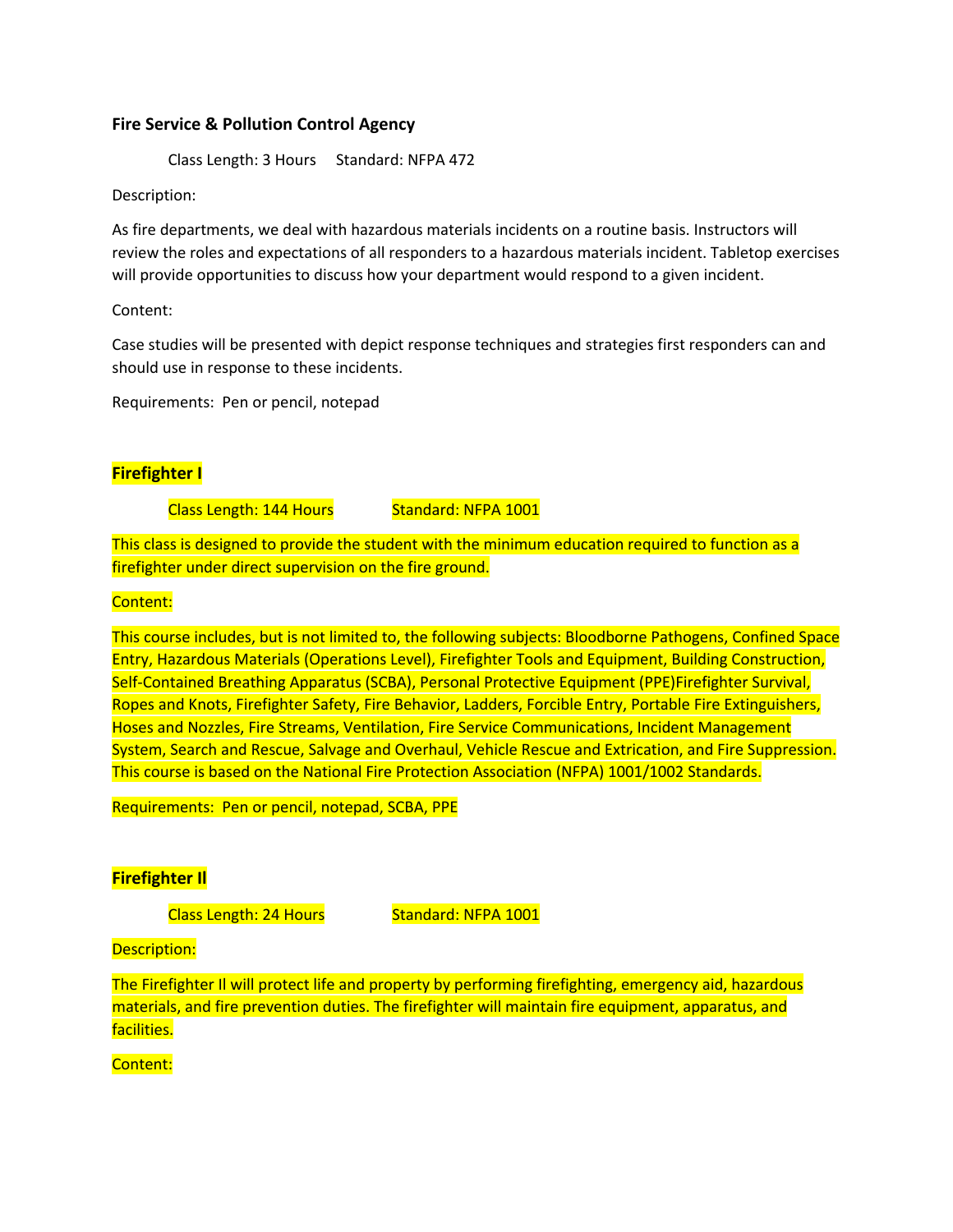This course will include instruction and outcomes in Incident Management, Tools and Equipment, Testing and Maintenance, Fire Streams, Incident Reports, Auto Extrication, Specialized Rescues, Fire Detection, Fire Protection and Suppression, and Fire Cause Determination

Requirements: Pen or pencil, notepad, SCBA, PPE

### **Firefighter Il Certification Test Review**

Class length: 4 Hours Standard: NFPA 1001

This course will provide students with the knowledge needed to be successful when taking MSFCB Firefighter II Certification test.

Content:

The MFSCB FFII Certification Exam consists of a written exam and a series of practical stations. This class will provide students with a chance to review the subjects and prepare them for the practical stations that they will be tested on during the exam. The purpose of this class is to prepare students for the certification test through knowledge and understanding of the material they will be tested on.

Requirements: Pen or pencil, notepad, SCBA, PPE

#### **Fire Instructor I**

Class length: 24 Hours Standard: NFPA 1041

This course will provide students with the knowledge needed to be successful when taking the MSFCB Fire Instructor I Certification test.

Content:

Students will learn the skills necessary to perform as an entry level instructor in the world of fire and EMS education. This class focuses on acquiring instructional equipment and delivering education that has been prepared by others. This class will prepare students for the MFSCB certification test through knowledge and understanding of the material they will be tested on.

Requirements: Pen or pencil, notepad

### **Fire Instructor II**

Class length: 24 Hours Standard: NFPA 1041

This course will provide students with the knowledge needed to be successful when taking the MSFCB Fire Instructor II Certification test.

Content: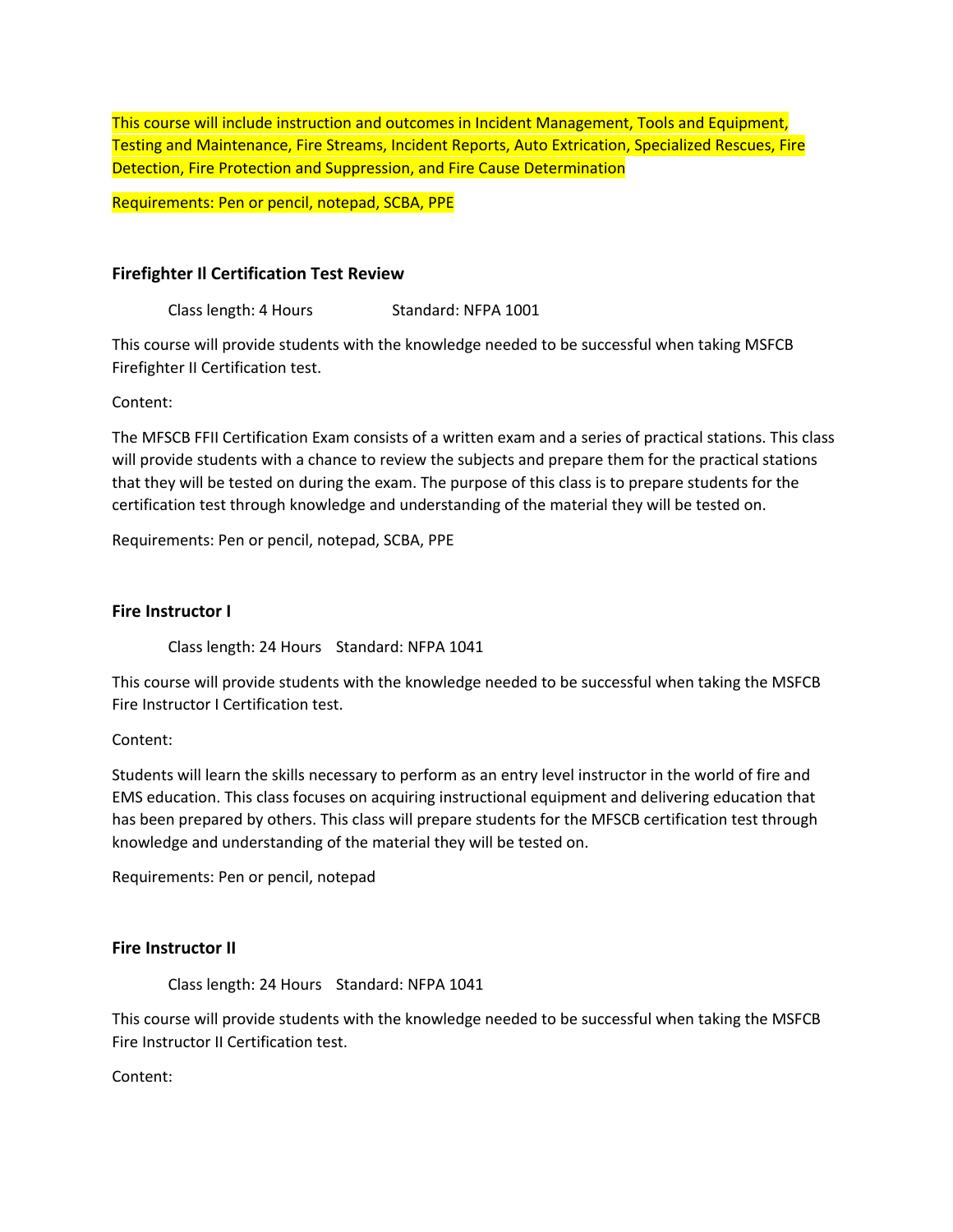Students will learn the skills necessary to perform as an intermediate level instructor in the world of fire and EMS education. Students will leave this class understanding how to create lesson plans and course objectives for advanced or specialty courses. The course will also prepare students to procure items needed for training within a specific time period and budget. This class will prepare students for the MFSCB certification test through knowledge and understanding of the material they will be tested on.

Requirements: Pen or pencil, notepad

### **Fire Officer I**

Class length: 24 Hours Standard: NFPA 1021

This course will provide students with the knowledge needed to be successful when taking the MSFCB Fire Officer I Certification test.

Content:

Students will participate in lectures and small group exercises in preparation to perform as entry level officers in the fire service. The students will review the ICS system, fire cause, communication, leadership, and public relations. This class will prepare students for the MFSCB certification test through knowledge and understanding of the material they will be tested on.

Requirements: Pen or pencil, notepad

### **Fire Officer II**

Class length: 24 Hours Standard: NFPA 1021

This course will provide students with the knowledge needed to be successful when taking the MSFCB Fire Officer I Certification test.

### Content:

Students will participate in lectures and small group exercises in preparation to perform as mid-level officers in the fire service. This course will cover the budgetary process, strategic planning, fire inspections, human resource management, and specialized fire protection equipment. This class will prepare students for the MFSCB certification test through knowledge and understanding of the material they will be tested on.

Requirements: Pen or pencil, notepad

### **First Aid/CPR**

Class Length: 6 Hours Standard: NFPA 1004

Description: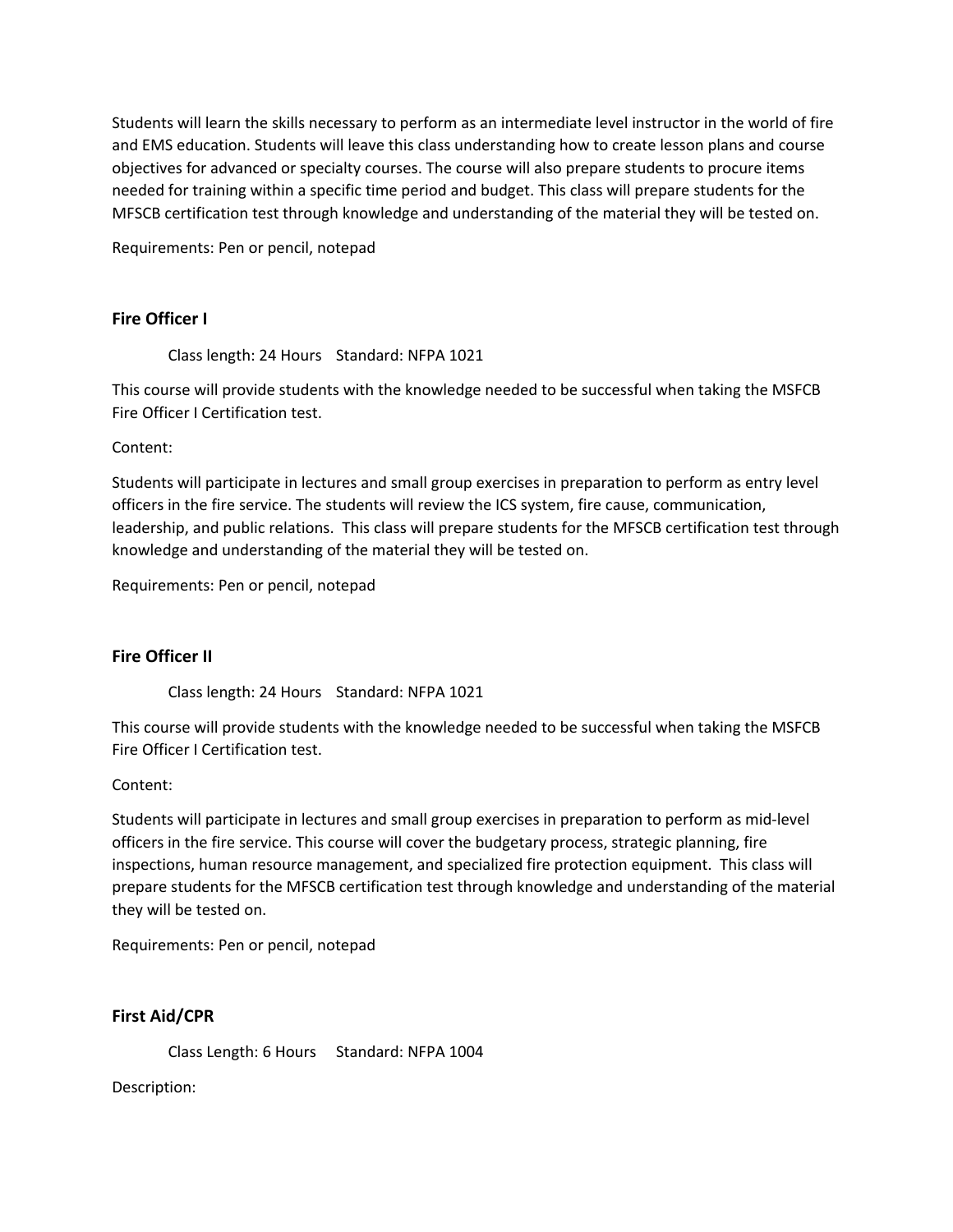This course will help you learn how to provide first aid in emergencies. Medical emergencies don't occur every day, but when they do, prior training can help you deal with these situations.

Content:

The student will learn the first aid basics, medical emergencies, injury emergencies and environmental emergencies.

Requirements: Pen or pencil, notepad

### **First Responder - EMS**

Class Length: 48 Hours Standard: NFPA 1004

### Description:

The learner will receive basic instruction in first responder. This course enables students to develop the basic skills in the emergency care areas as a peace officer and first responder.

### Content:

### Students will be able to:

- 1. Identify the roles and responsibilities of the first responder
- 2. Describe body isolation precautions
- 3. Assess the injured or victim at an incident

Requirements: Pen or pencil, notepad

### **First Officer On-Scene**

Length: 3 Hours Standard: NFPA 1021

Description:

The course will cover communications on the fire ground; ICS; overview of the situation, risk analysis: what's around me and how safe is it; how close to the edge are we without falling off and getting someone hurt; strategy of the attack; tactical objectives: size-up; ventilation; overhaul; additional problems.

Content:

Students will have multiple tactical objectives such as size-up, ventilation; overhaul; additional problems on the fire ground; demobilization.

Requirements: Pen or pencil, notepad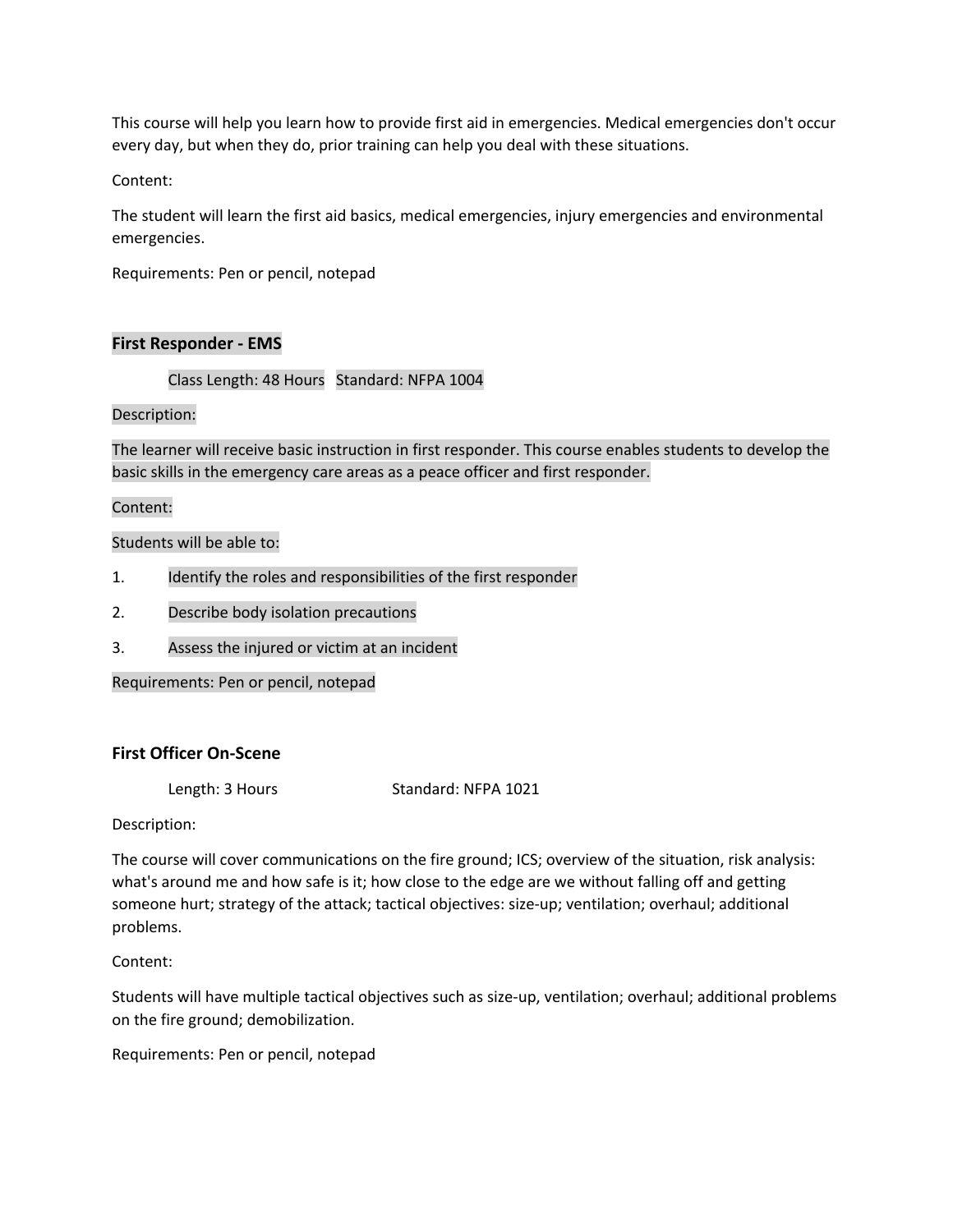### **Foam: Class A & Class B**

Class Length: 3 Hours Standard: NFPA 1002, 472

Description:

This course will concentrate on use of foams in fighting structural and wildland fires, agricultural products, (hay, silage, etc.), and its use for protecting exposure.

Content:

This class will familiarize you with the Class "A" and Class "B" equipment and techniques needed when dealing with flammable liquids.

Requirements: Pen or pencil, notepad, SCBA, PPE

#### **Forcible Entry**

Class Length: 3 Hours Standard: NFPA 1001

Description:

This training provides students with the ability to force open and breach through a variety of residential and commercial doors and windows without damaging the equipment. The ability to reuse the facility will maximize the instructor ability to provide students with repeatable scenarios found in actual on scene conditions with minimal time between evolutions.

Requirements: SCBA, PPE

### **Gas Leaks: What's a FD to do?**

Class length: 3 Hours Standard: NFPA 472

Description:

This class will focus on what response actions a fire department should take when dispatched to a gas leak incident. Issues such as scene approach, hose deployment, and response precautions will be covered. Who to contact & how long a fire department must remain on the scene will also be discussed.

Content:

Create awareness of the dangers of gas leaks.

Requirements: Pen or pencil, notepad

**Haz Mat: Operations Level**

Class Length: 24 Hours Standard: NFPA 472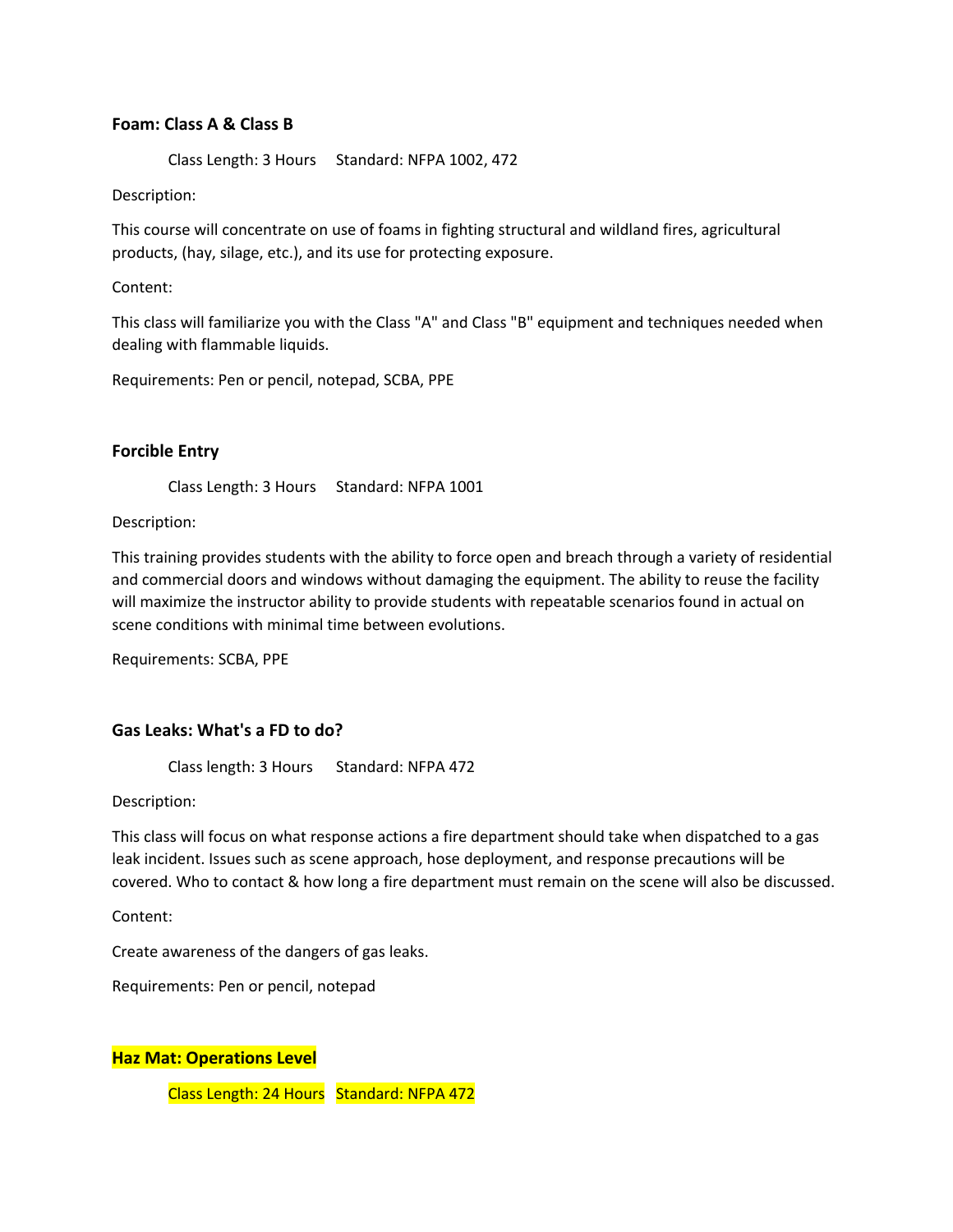A fire fighter's ability to recognize an incident involving hazardous materials is critical. They must possess the knowledge required to identify the presence of hazardous materials, and understand what their role is within the response plan. Haz Mat: operations level will provide fire fighters and first responders with these skills and enable them to keep themselves and others safe while mitigating these potentially deadly incidents.

### Content:

This course will cover the following items in depth: properties and effects of hazardous materials, how to calculate potential danger and initiate a response plan, selection/use/advantages/disadvantages of personal protective equipment, mass/technical decontamination, product control, victim rescue and recovery and air monitoring.

Requirements: Pen or pencil, notepad

### **Hazardous Materials: Decontamination**

Class Length: 3 Hours Standard: NFPA 472

Description:

This class is designed to familiarize fire personnel with the procedures that they will need to understand to conduct decontamination operations at a Hazmat scene along with assisting the HazMat team.

Content:

The participant will be able to work with the decontaminations of a HazMat incident. Hands on exercises are an important part of this class.

Requirements: Pen or pencil, notepad, SCBA, PPE

### **HazMat Awareness/Bloodborne Pathogens/Right to Know Ref.**

Class Length: 3 Hours Standard: NFPA 1910.1030, OSHA 1910-1200 OSHA 1910.1030

Description:

The first responders at the awareness level are individuals who are likely to witness or discover a hazardous substance release and who have been trained to initiate an emergency response sequence. The class will go over specific blood borne pathogen policies and employee right to know policies and cover all the Federal and State regulations.

Content:

This course will give you a better understanding of the Hazardous Substances, Blood Borne Pathogen policies & the Employee Right to Know policies.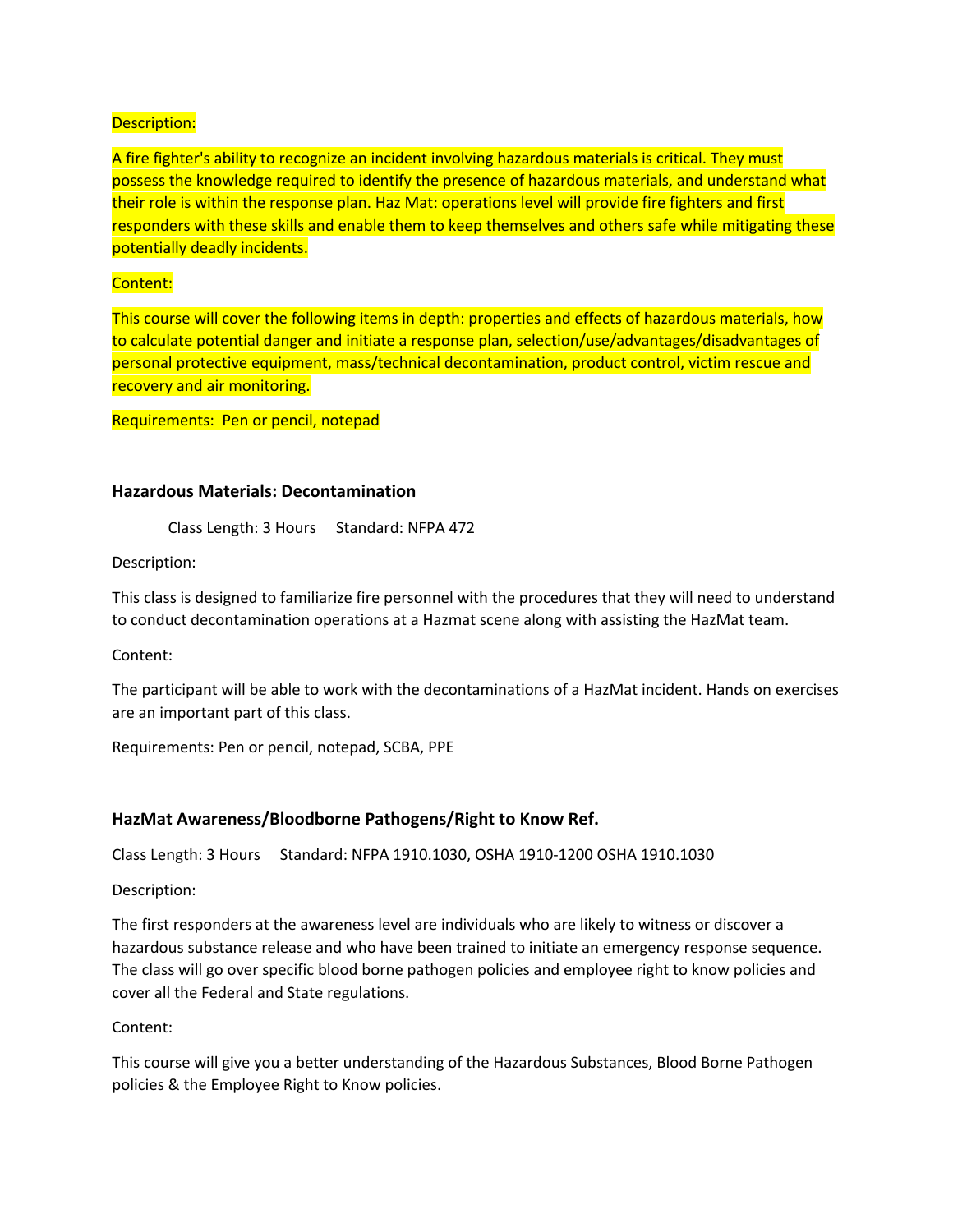Requirements: Pen or pencil, notepad

#### **Highway Incident Management Awareness**

Class Length: 3 Hours Standard: NFPA 1001 & 1002

Description:

Discussion will include: vehicle placement, traffic assistance, mutual aid, helicopter landing zones, creation of a safe work zone for responders and citizens alike, properties of traffic incident management, simple decisions for huge impacts.

Content:

Student will learn how to respond to highway incidents in a manner that preserves the safety of responders.

Requirements:

### **ICE/COLD WATER RESCUE**

Class length: 4 or 8 Hours Standard: NFPA 1670

Participants will learn the apply basic ice and open water rescue tactics, go and no-go tactics, usage of cold-water rescue suits, ropes & knots, and hypothermia first aid.

Content:

Learn the different stages of hypothermia and the medical treatments for each. Students will use skills and knowledge to perform simulated rescue scenarios in cold water or through the ice.

Requirements: Department rescue suits, pen or pencil, notepad

#### **House Burn-1403**

Class Length: 4 Hours Standard: NFPA 1001, 1403, 1033

Description:

This training of structural firefighters under live fire conditions and focuses on training for aggressive, coordinated interior fire suppression operations with a minimum exposure to risk for the participants.

Content:

Burn instructors will take students through multiple live burn evolutions inside of the structure, following NFPA 1403.

Requirements: Department engine and tenders, SCBA, PPE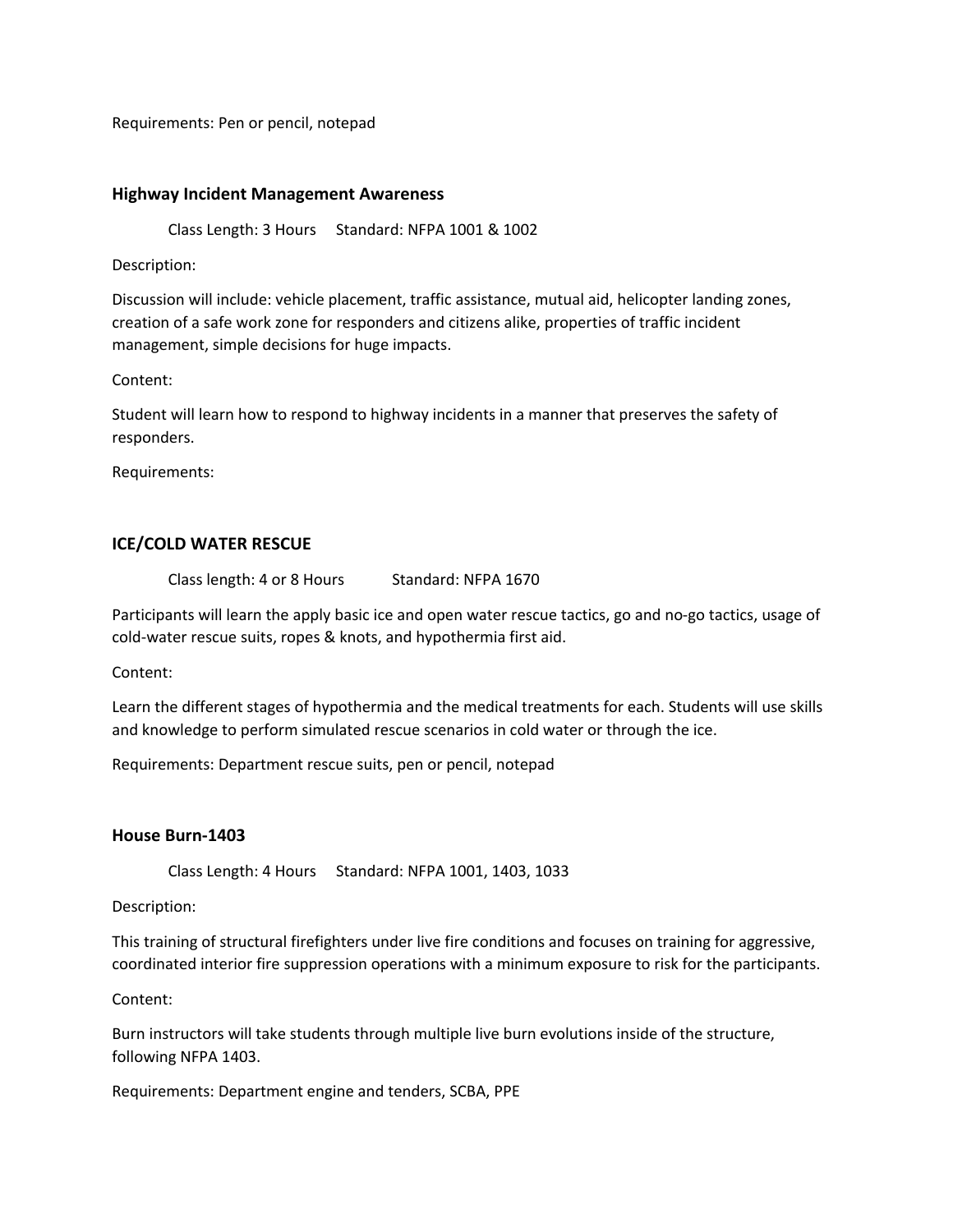### **Hybrid Vehicle/Electric Vehicle Awareness**

Class length: 2 hours Standard: NFPA 1670

Description:

This course is designed to raise awareness of the hazards associated with hybrid or alternative fueled vehicles. Topics include: recognizing the hybrid vehicle; electrical and fire hazards during extrications associated with these vehicles; disabling procedures of the high voltage circuitry. There will also be an explanation of the vehicle control systems in relation to damage caused by an accident.

Requirements: Pen or pencil, notepad

# **Hybrid Vehicle/Electric Vehicle Extrication**

Class length: 3 hours Standard: NFPA 1670

Description:

This course covers the highlights of Hybrid Vehicle/Electric Vehicle Awareness class and adds a hands-on skill aspect. Students will train with extrication equipment on a hybrid/electric vehicle and learn to identify the dangers associated with this type of vehicle.

Requirements: Pen or pencil, notepad, PPE

### **Incident Command 700 & 100**

Class Length: 4 Hours Standard: NFPA 1021

Description:

This course introduces and overviews the National Incident Management System (NIMS). NIMS provides a consistent nationwide template to enable all government, private-sector, and nongovernmental organizations to work together during domestic incidents.

Requirements: Pen or pencil, notepad

### **Incident Response & Size-Up**

Class Length:3 Hours Standard: NFPA 1021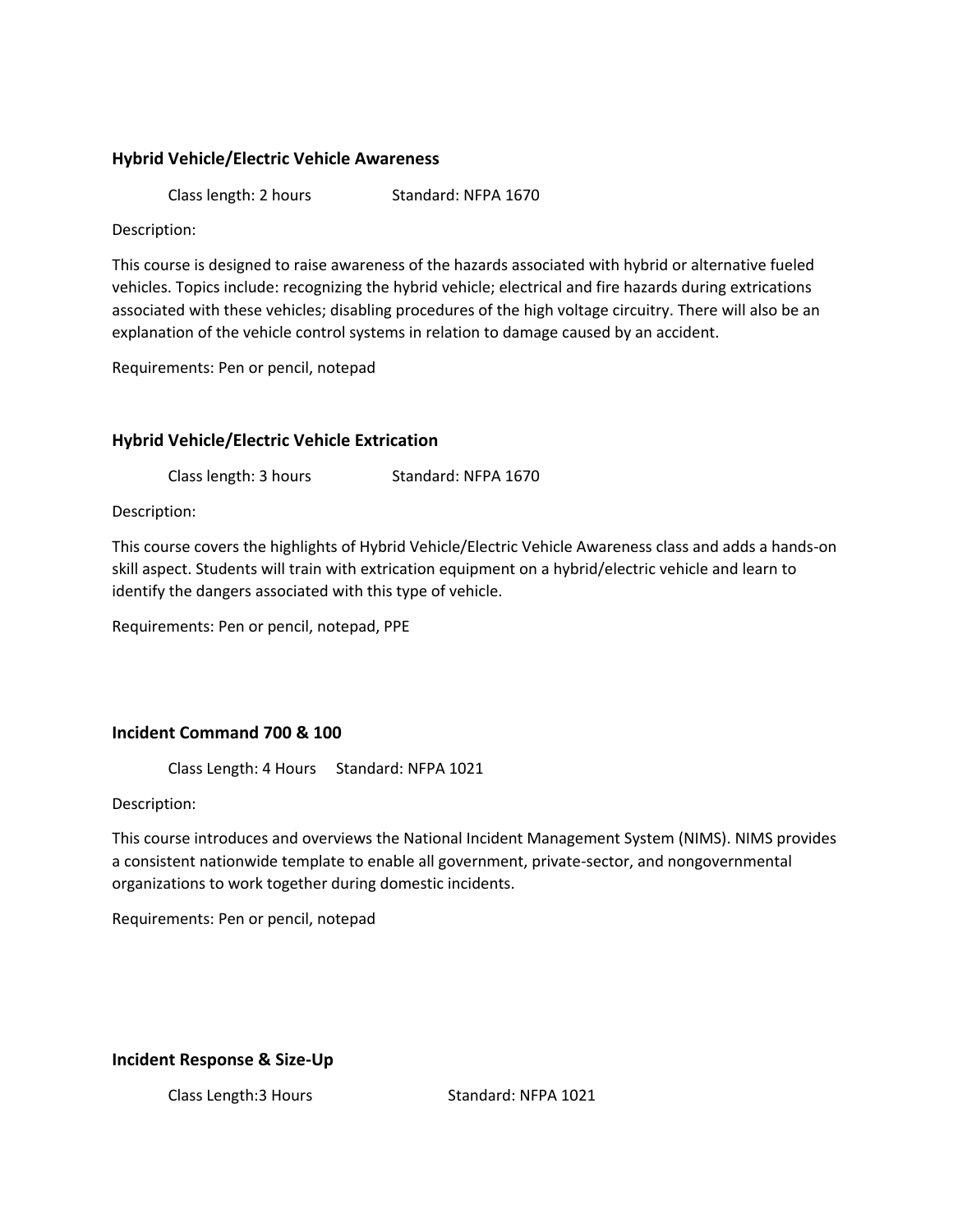This course will discuss emergency incident response and size-up, from a firefighter's point of view.

Content:

Students will learn what needs to be considered when responding to an emergency incident and will learn how to properly size-up an emergency scene.

Requirements: Pen or pencil

### **Ladders Refresher**

Class Length: 3 Hours Standard: NFPA 1001

Description:

Students will focus on the different carries and the raising of the ladders. How to properly climb and use ladders in fire situations will also be covered.

Content:

After completing this session, students will be able to identify, carry, raise, climb, inspect and maintain fire service ladders.

Requirements: Pen or pencil, notepad, SCBA, PPE

### **Live Burn Trailer**

Class Length: 3 Hours Standard: NFPA 1403

Description:

The class A burn trailer is a self-contained, live burn simulation prop. The trailer is equipped with multiple safety features including temperature monitoring, multiple ventilation hatches and an automatic sprinkler system. This trailer requires the use of Class A materials (pallets and straw).

Content:

The class A burn trailer allows firefighters to train in one or more of the following areas: flashover/rollover recognition and prevention, interior fire attack, direct and indirect attack, fire behavior, horizontal ventilation.

Requirements: SCBA, PPE; the host department is responsible for providing straw and pallets; the host department is responsible for debris cleanup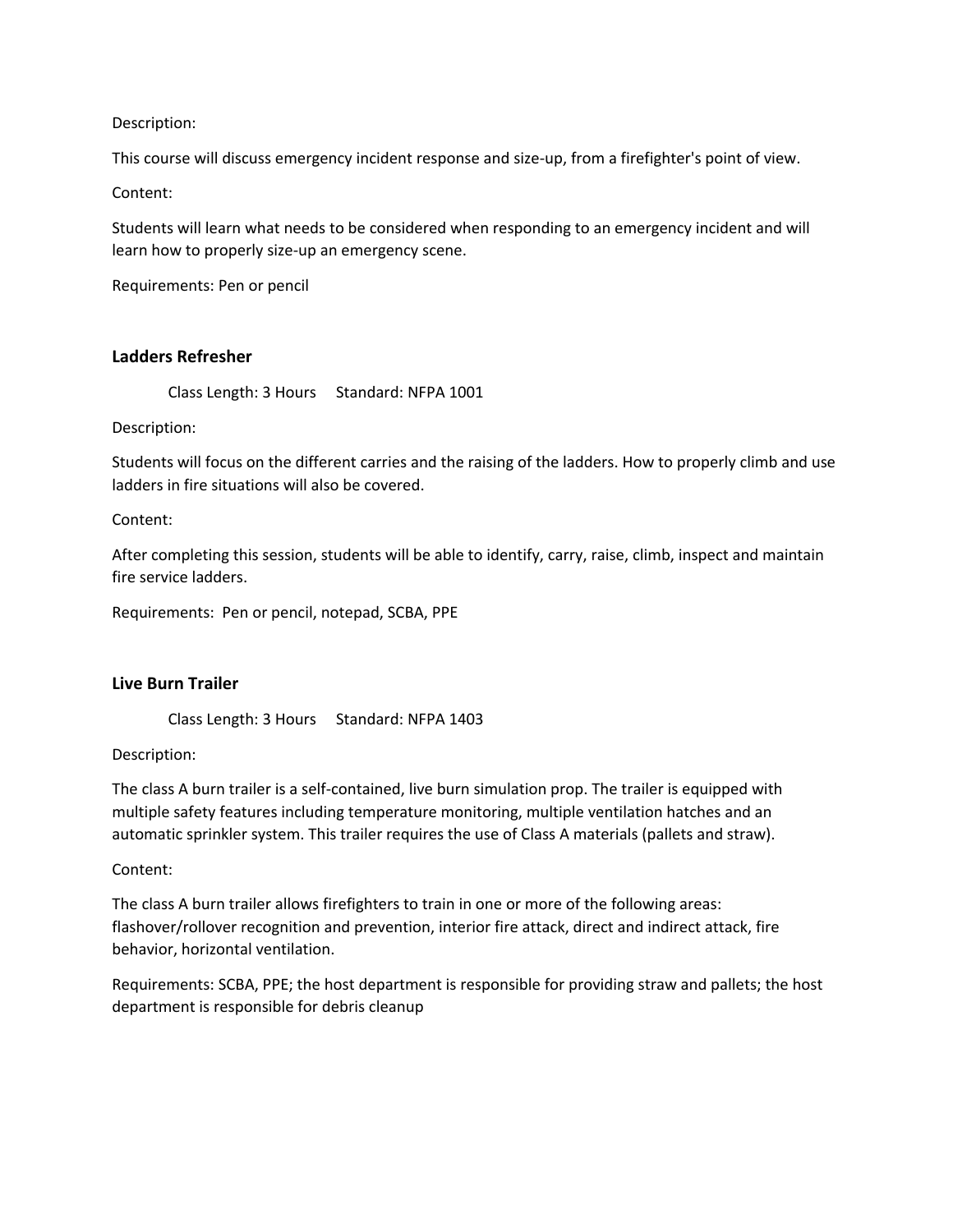### **Lockout/ Tagout**

Class Length: 3 Hours Standard: NFPA 70

Description:

The class will go over site-specific lockout / tagout policies as well as Federal and State regulations.

Content:

This course will be for authorized, affected, and other employees. The course will be done on-site with site-specific information.

Requirements: Pen or pencil, notepad

### **LP Gas Awareness - Properties & Effects**

Class length: 2 Hours Standard: NFPA 472

Description:

This course will provide the firefighters with the hazardous characteristics of Liquefied Petroleum Gas.

Content:

Students will receive classroom training that will prepare them to receive hands-on training at a later date.

Requirements: Pen or pencil, notepad

#### **LP Gas Burn**

Class Length: 3 Hours Standard: NFPA 1001, 1401

Description:

The LP gas training units are completely self-contained and can be set-up on your site in about 30 minutes. Available props include: 500-gallon tank, and a natural gas meter.

Content:

This course will assist in ensuring the learner is qualified to act in the case of a LP burn.

Requirements: SCBA, PPE

### **Managing the Carbon Monoxide Call**

Class Length: 2 Hours Standard: NFPA 472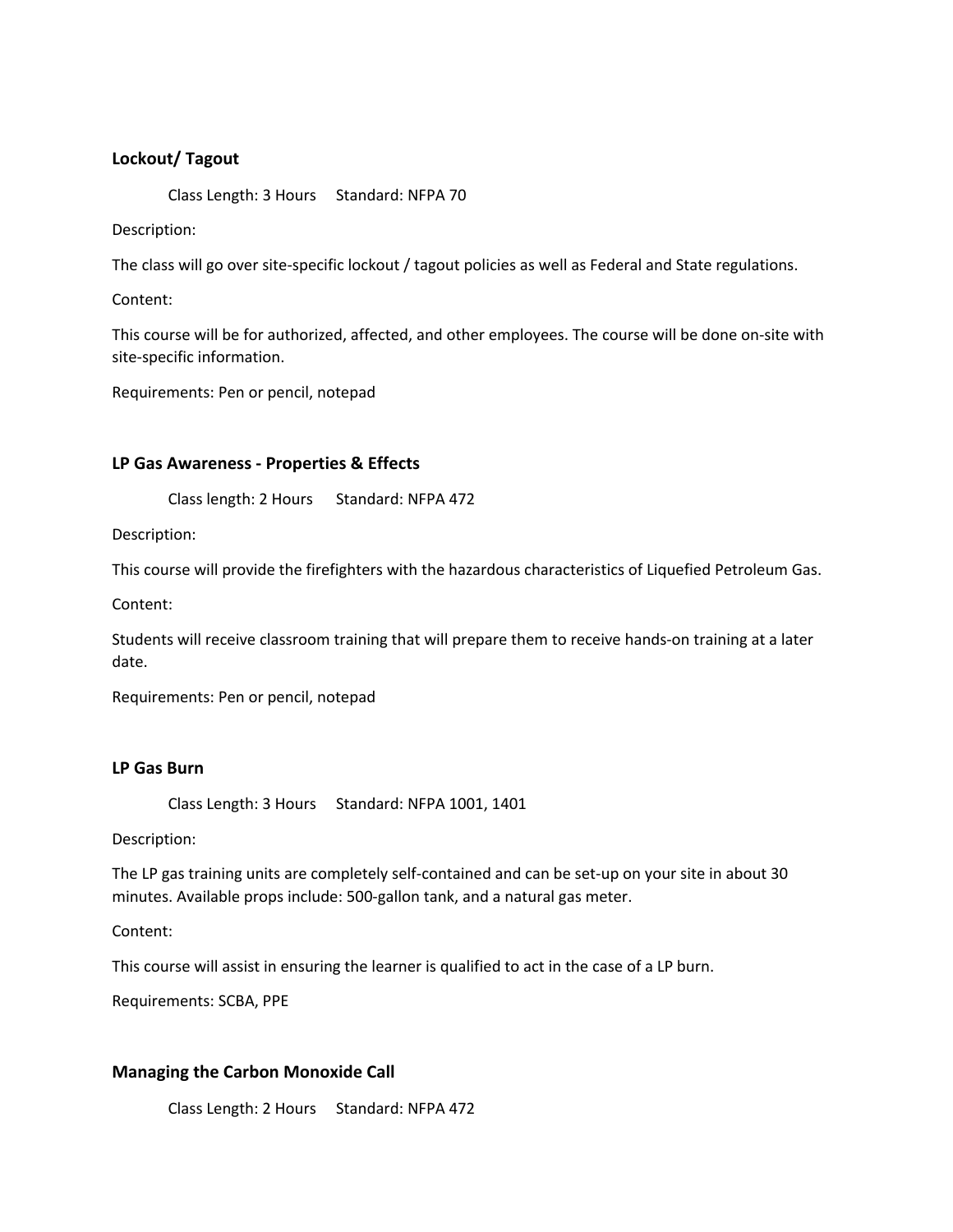Every year thousands of Americans are killed due to carbon monoxide poisoning. As a firefighter, do you know what to do? This class will discuss possible actions and any misconception of carbon monoxide poisoning, proper procedures and limitations of your response.

Content:

This class is designed to create awareness of the dangers of carbon monoxide poisoning, and an understanding of how to respond to an incident involving carbon monoxide.

Requirements: Pen or pencil, notepad

### **Modern Building Construction**

Class length 3 Hours Standard: NFPA 1031

Students will study structural characteristics and learn to recognize the signs of potential building collapse.

Content:

Upon completion of this course, students will be able to:

4. match NFPA building construction types

- 5. match NFPA 200 Roman numeral classifications
- 6. distinguish between various wall types

Requirements: Pen or pencil, notepad

#### **Multi Gas Monitors: How to Use Them EFFECTIVELY!**

Class Length: 2 Hours Standard: NFPA 472

Description:

This course is designed to give the student the knowledge to perform monitoring activities at a structural fire, a strange odor call, or a minor Hazardous Materials Incident. We will discuss the limitations/strengths of the instrument, how to interpret the readings, how to calibrate/maintain the instrument, and learn to use the instrument to increase safety for the responder. Please bring your direct read instrument to class to learn how to use it to its potential.

Content:

Students will learn how to use multi gas monitors effectively

Requirements: Pen or pencil, notepad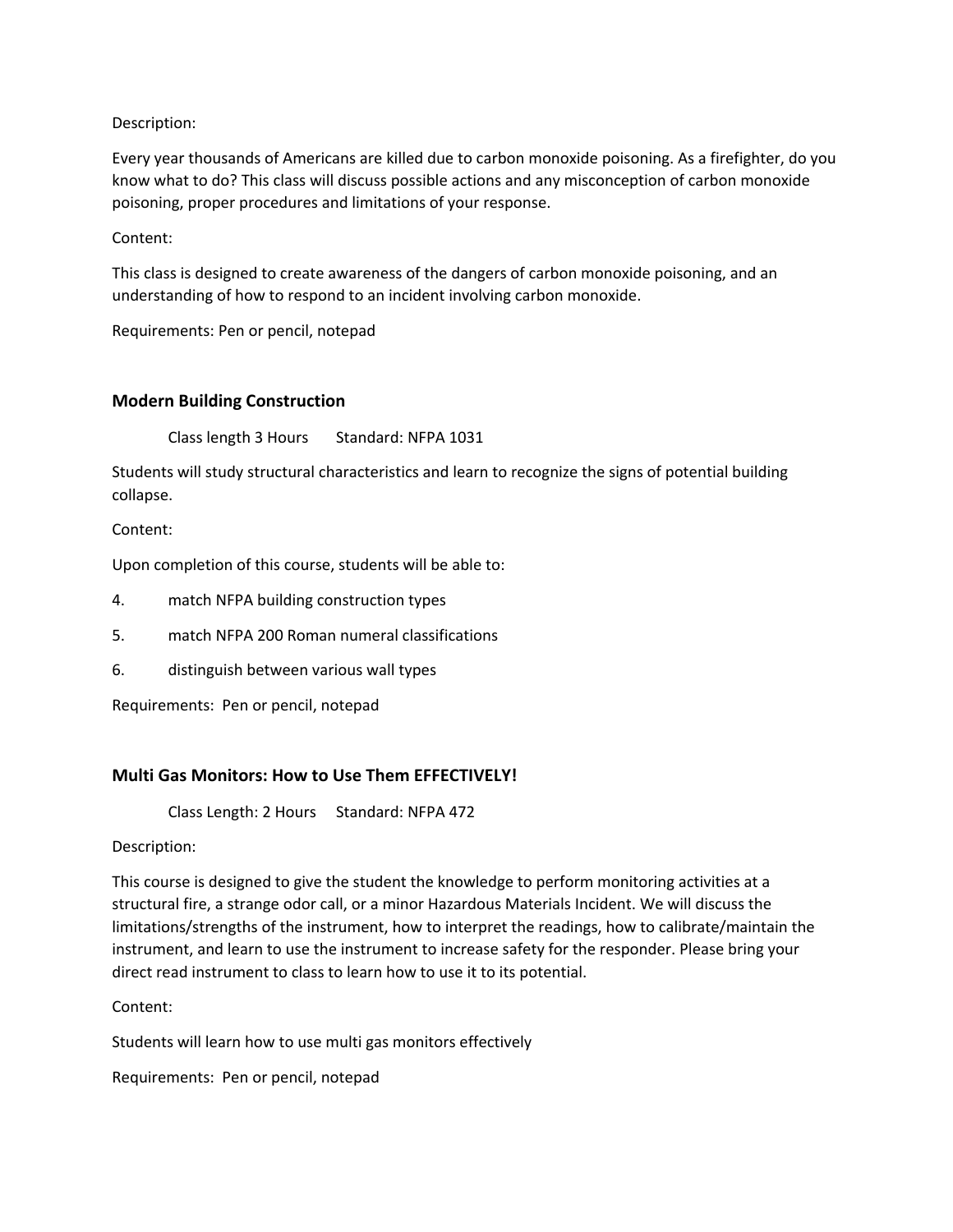# **NFA Decision Making for Initial Company Officers**

Class Length: 12 Hours Standard: NFPA 1021

Description:

Decision Making for Initial Company Operations is designed to develop the decision-making skills needed by Company Officers (COs) to accomplish assigned tactics at structure fires. All activities and scenarios used in this course are based on structure fires. As a Company Officer (CO) with the real possibility of being the first to arrive to an incident, the CO's initial decisions will have an impact throughout the entire incident. It is vital that they be able to make good management decisions that have a favorable impact on the eventual outcome. In addition to a possible role as the initial Incident Commander (IC), the CO may well be assigned a subordinate position within the ICS organization. COs need to have a clear understanding of the system, the position they are assigned, and their role in the organization if they are to function effectively and help make the system work.

Content:

Participants will understand the Incident Command System, and learn how to operate safely and effectively.

Requirements: Pen or pencil, notepad

### **NFA Incident Safety Officer**

Class Length: 12 Hours Standard: NFPA 1021

Description:

This 2-day course examines the Safety Officer's role at emergency responses. A specific focus on operations within an Incident Command System (ICS) as a Safety Officer is a main theme. Response to all-hazards types of situations will be emphasized.

Content:

The purpose of this course is to:

- 7. educate students on how to function as a Safety Officer as utilized within the incident command structure
- 8. provide students with the knowledge and materials to help educate others on how to function as a Safety Officer as utilized within the incident command structure

Requirements: Pen or pencil, notepad

### **NFA Juvenile Fire setter Intervention Specialist 2**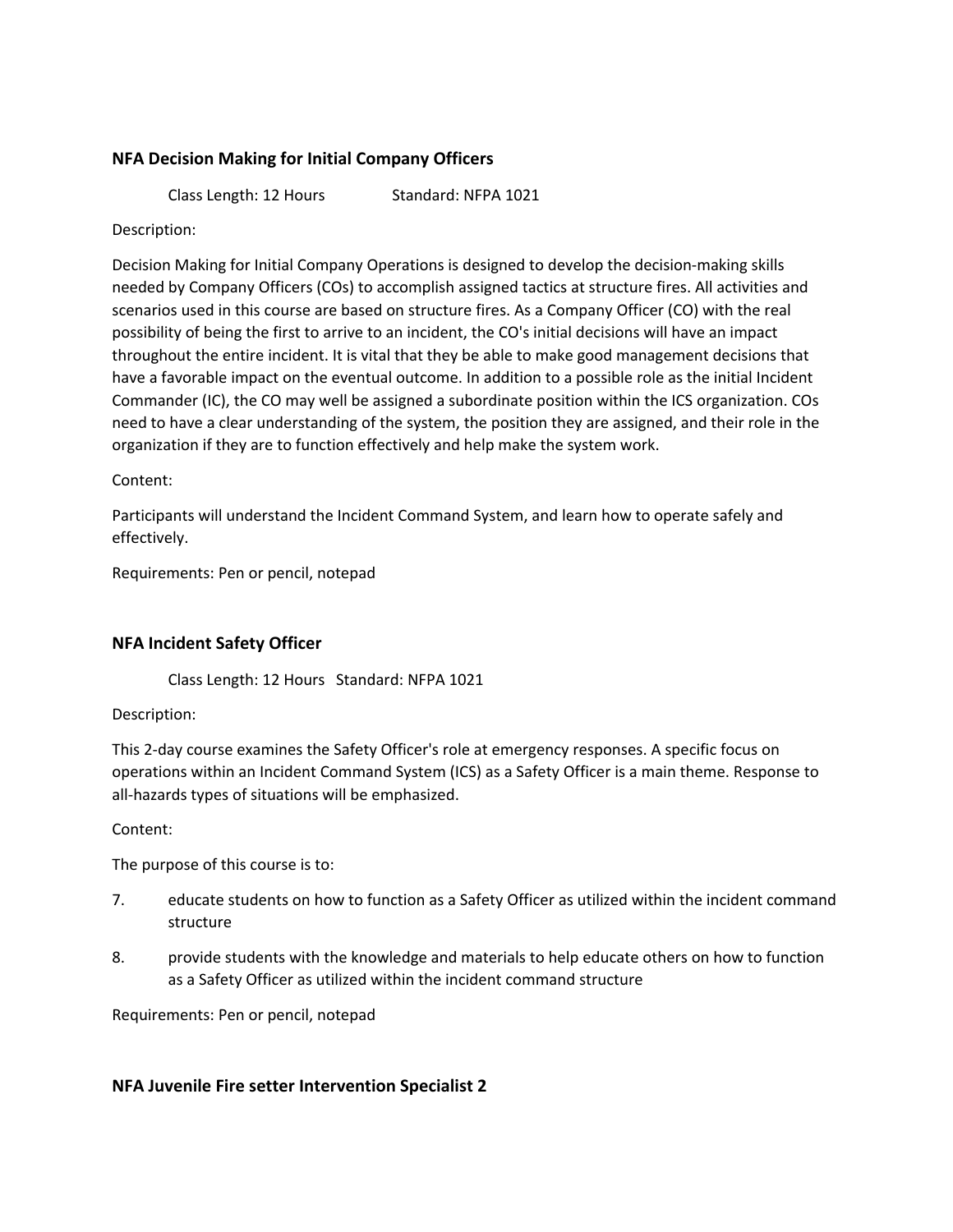#### Class Length: 16 Hours Standard: NFPA 1035

#### Description:

Students will be introduced to the NFPA 1035 Juvenile Fire setter Intervention Specialist I Professional Standard. The individual will learn to develop and coordinate a child fire setting intervention program and the activities of JFIS.

Content: The course develops skills including interviewing and assessment, program development, implementation, and evaluation.

Requirements: Pen or pencil, notepad

### **NFA Leadership I: Strategies for Company Success**

Class Length: 12 Hours Standard: NFPA 1021

Description:

This course provides the company officer with the basic leadership skills and tools needed to perform effectively in the fire service environment. This course includes techniques and approaches to problem solving.

Content:

Students will learn about problem solving, ways to identify and assess the needs of the company officer's subordinates, and methods for running meetings.

Requirements: Pen or pencil, notepad

### **NFA Leadership Il: Strategies for Personal Success**

12 Hours Standard: NFPA 1021

Description:

This course provides the company officer with the basic leadership skills and tools needed to perform effectively in the fire service environment. The course addresses ethics, use and abuse of power at the company officer level, creativity in the fire service environment, and management of the multiple roles of the company officer.

Content:

The course addresses ethics, use and abuse of power at the company officer level.

Requirements: Pen or pencil, notepad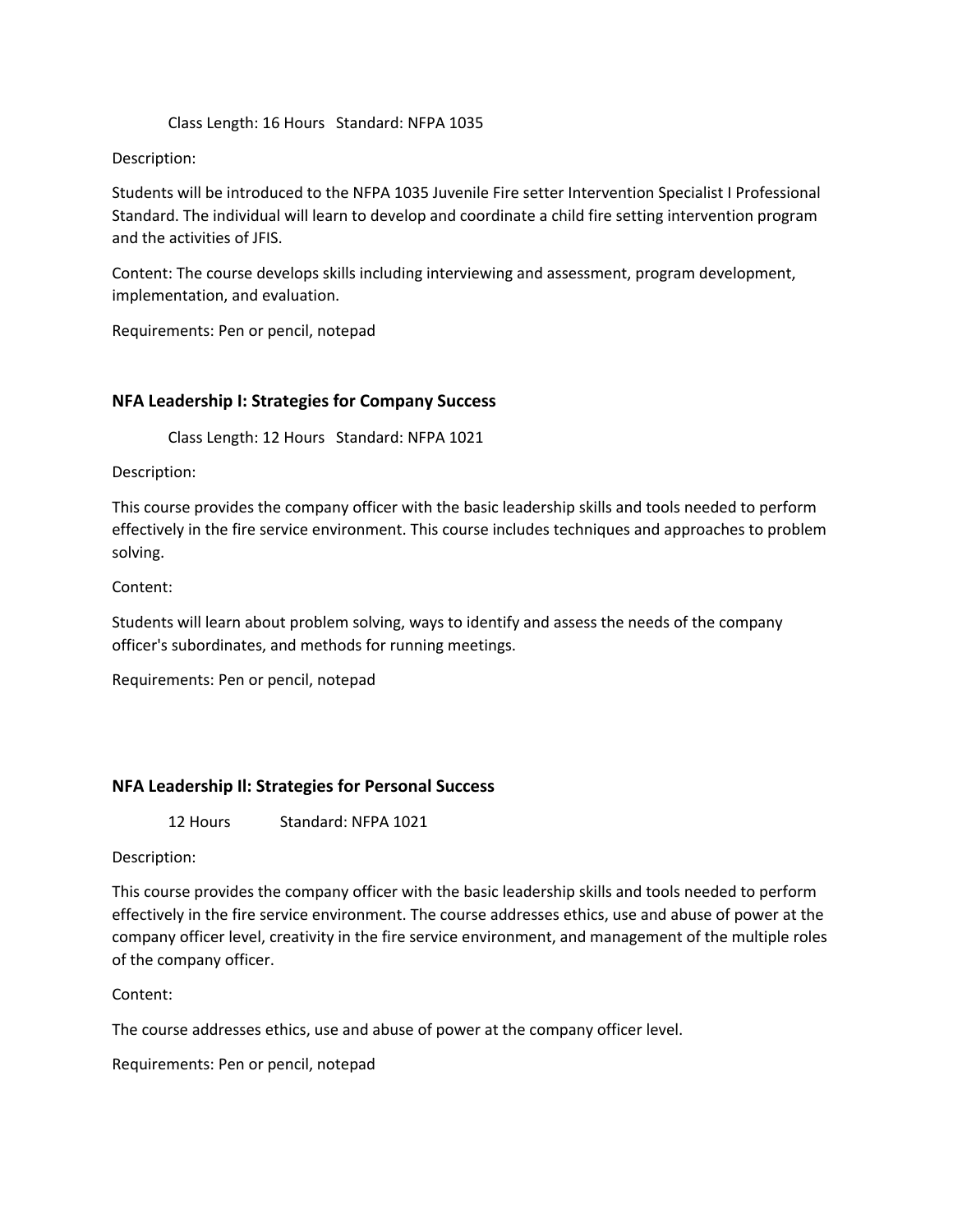### **NFA Leadership Ill: Strategies for Supervisory Success**

Class Length: 12 Hours Standard: NFPA 1021

Description:

This course provides the company officer with the basic leadership skills and tools needed to perform effectively in the fire service environment. The course covers when and how to delegate to subordinates, assess personal leadership styles through situational leadership, discipline subordinates, and apply coaching/motivating techniques.

Content:

Participants will gain an understanding of:

9. basic leadership skills

1. delegating to subordinates

2. assessing personal leadership styles through situational leadership

Requirements: Pen or pencil, notepad

### **NFA Strategies and Tactics for Initial Company Officers**

Class Length: 12 Hours Standard: NFPA 1021

Description:

STICO is designed to meet the needs of Company Officers responsible for managing the operations of one or more companies during structural firefighting operations.

Content:

STICO is designed to develop the management skills needed by company officers to accomplish assigned tactics at structure fires.

Requirements: Pen or pencil, notepad

### **NFA Training Operations in Small Departments**

12 Hours Standard: NFPA 1021

Description:

This course is designed to provide students with some basic tools and skills to develop and coordinate training in small fire/EMS organizations.

Content:

Students will study: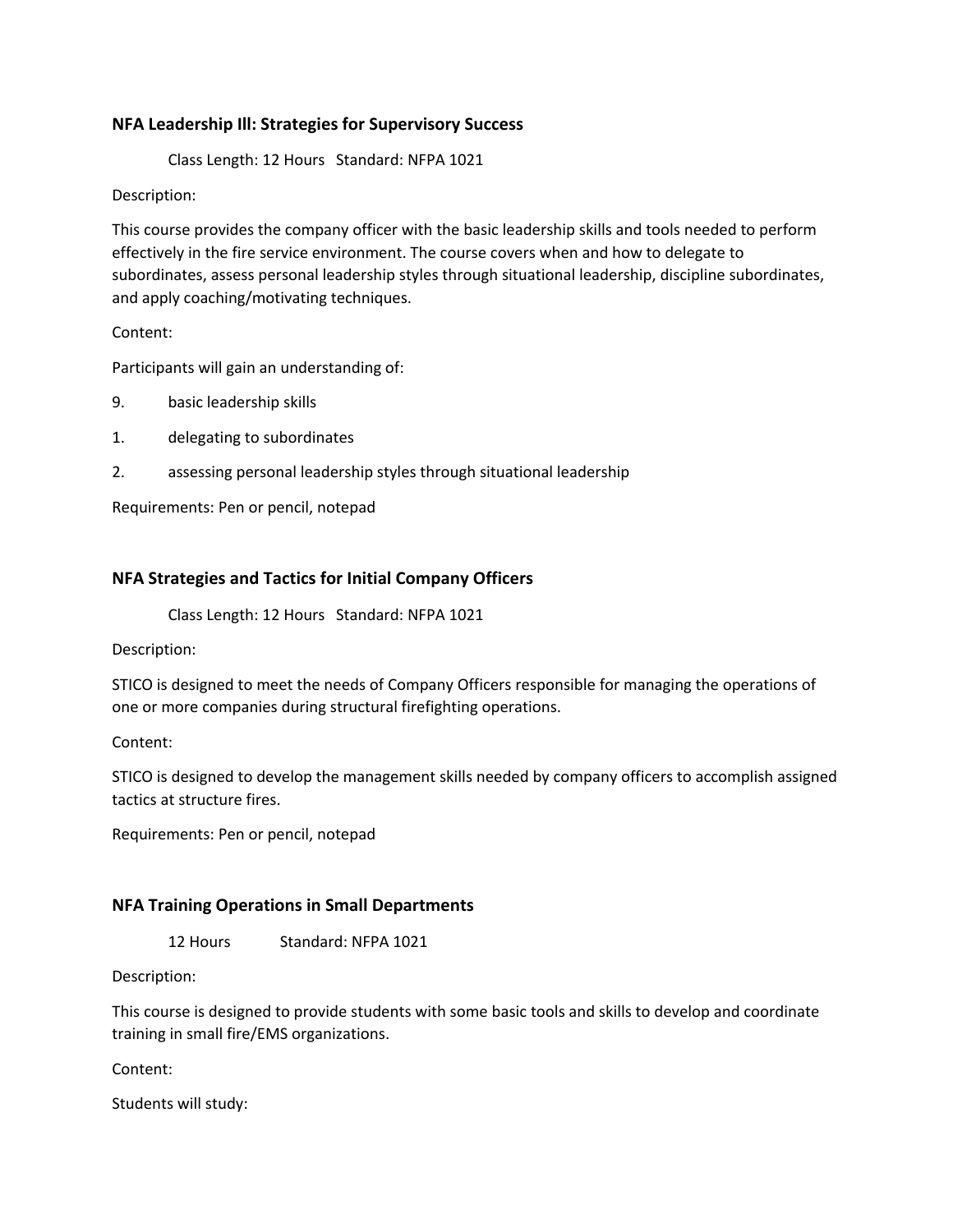- 1. leadership issues from the fire service
- 2. OSHA and NFPA impacts and their standards
- 3. marketing of training

Requirements: Pen or pencil, notepad

### **NIMS 100, 200, 700**

Class Length: 3 Hours Standard: NFPA 1021

Description:

This course is designed to enable personnel to operate efficiently during an incident or event within the ICS.

Content:

NIM 200 provides training for personnel who are likely to assume a supervisory position within the ICS.

Requirements: Pen or pencil, notepad, SCBA, PPE

### **Nozzles & Streams**

Class Length: 3 Hours Standard: NFPA 1001 NFPA 1962

Description:

This class is designed to give all department members a thorough understanding of their water delivery appliances. Focus will be put on Hydraulics, Reaction Force, Reaction Torque, Nozzle pressures and effective Engine pressures based upon fire loads and application rates. Practical portion of the class will help determine the right SOP for the fire ground utilizing department's current equipment and evaluating your true water delivery through the nozzles and appliances.

Content:

Students will understand how to make the proper nozzle selection and how to apply the appropriate streams.

Requirements: PPE

### **On-Scene Fire Investigation**

Class length: Varies Standard: NFPA 1033

Description: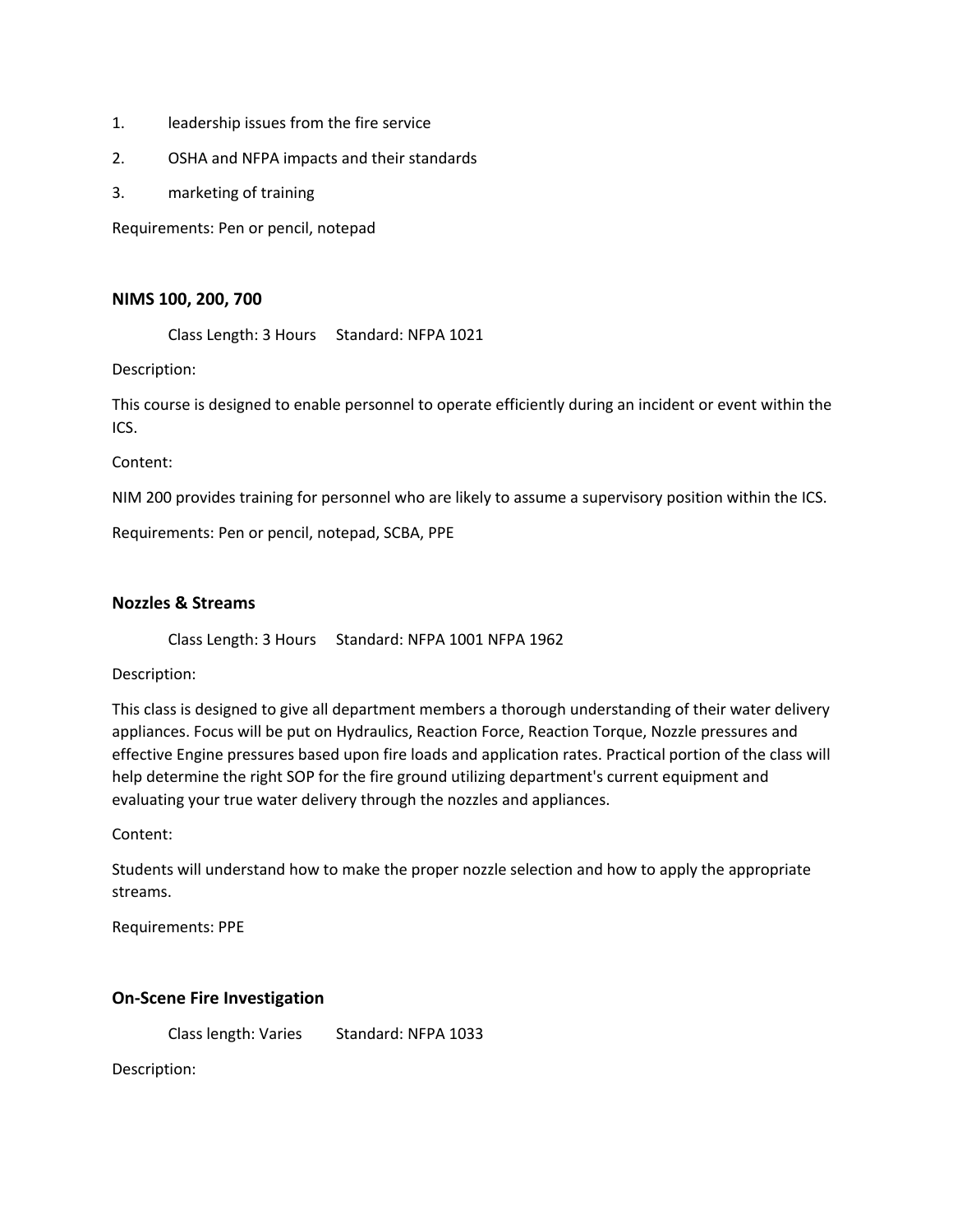This class will enable the student to identify the cause of fire, based upon the identification of the area(s) or origin, physical evidence, burn patterns and knowledge of basic fire behavior.

Content:

Students will learn the firefighter's role in arson investigation including suppression, overhaul, collecting and preserving evidence, etc.

Requirements: Pen or pencil, notepad, PPE

### **Portable Fire Extinguishers**

Class Length: 1 Hour Standard: NFPA 1001, OSHA 1910.157

Description:

This course will cover the OSHA Fire Extinguisher Standard. Students will be required to extinguish a live fire using our training equipment.

Content:

Upon completion, students will know the different classes of fires and the different types of fire extinguishers to use for each.

Requirements: Pen or pencil, notepad, SCBA, PPE

### **Positive Pressure Attack**

Class Length: 3 Hours Standard: NFPA 1001

Description:

Learn the advantages of Positive Pressure Attack and Positive Pressure Ventilation. Discussion will include using PPV and PPA successfully, when to use them, and when NOT to use them. This course is beneficial for both officers and interior crews. Full turnout gear and SCBA are required to participate in the practical. This will help firefighters improve control of the fire environment, increase firefighter visibility inside the burn, reduce heat and smoke, & make firefighter safety number one.

Content:

To learn how to use positive pressure ventilation safely and effectively

Requirements: Pen or pencil, notepad

### **Positive Pressure Ventilation and Basic Ventilation**

Class length: 3 Hours Standard: NFPA 1001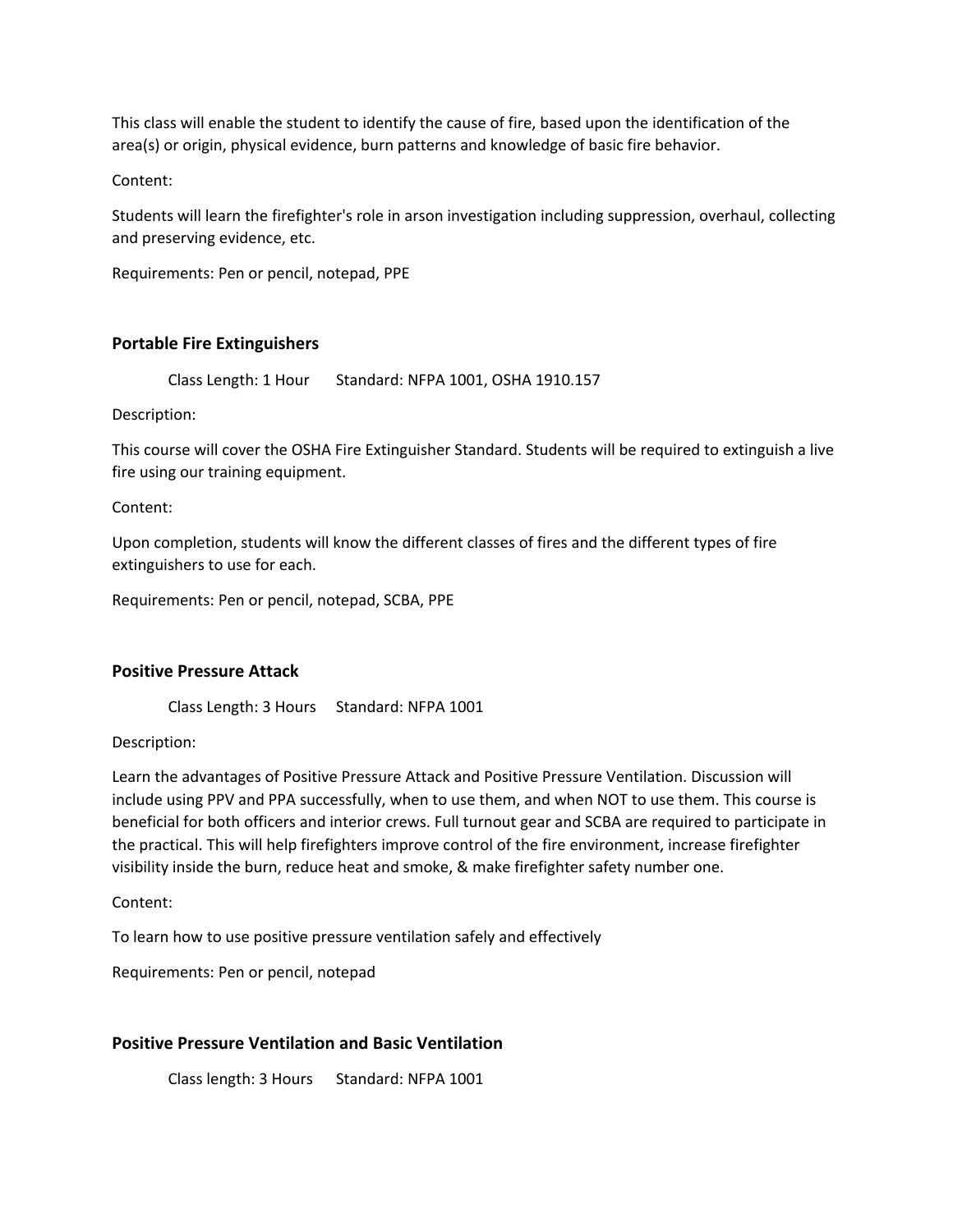Does your department have a positive pressure ventilation fan that only gets used for training and seldom gets pulled out on a real call? When it does get used, is it being used effectively or is it just making noise? It is getting more and more dangerous to send people to the roof to ventilate, especially in today's world of modern building construction. Positive pressure ventilation is a powerful tool in the fire service. However, if it is not used properly, it can cause you a lot of trouble. Learn how to ventilate using positive pressure safely and effectively.

Content:

Participants will learn how to use positive pressure ventilation safely and effectively.

Requirements: Pen or pencil, notepad, PPE

### **Protection & Detection Systems**

Class Length: 2 Hours Standard: NFPA 1001

Description:

Students will learn to identify and properly operate various public alerting systems, list the basic information about public alerting systems, select from a list of functions performed by private alarm signaling devices.

Content:

Students will learn about various public alerting systems. Fire alarm signaling systems will also be discussed.

Requirements: Pen or pencil, notepad, SCBA, PPE

### **Pump Operations - Advanced**

Class Length: 6 Hours Standard: NFPA 1002

Description:

Students will learn the value of large diameter hose (LDH) and will cover the proper use of equipment to supply large volumes of water. Students will review the operation of multiple hose lines, tandem pumping, relay pumping, basic hydraulics, water flow, and learn advanced skills. This class will involve classroom and hands on training.

Content:

Students will study areas of water supply, multiple line operations, master streams, relay pumping, etc.

Requirements: Pen or pencil, notepad, PPE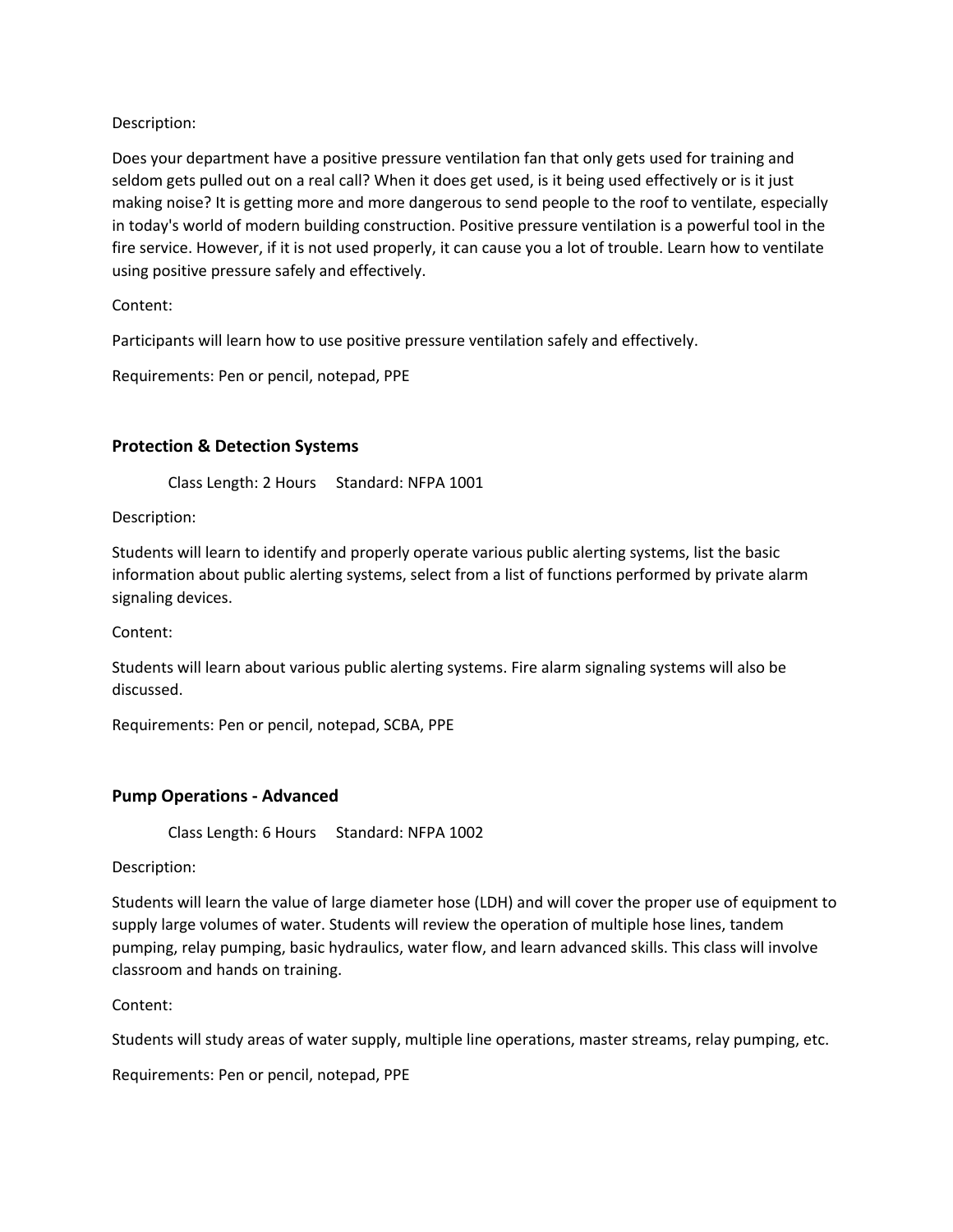### **Reading Smoke**

Class Length: 3 Hours Standard: NFPA 1021

Description:

This class will help you discover the location of a fire, building collapse potential, and the likelihood of a hostile fire even like flashover.

Content:

Students will learn about the dangers of smoke, the smoke is actually a fuel, how fuel loads and the fuels themselves have changed, and that fuels have definite trigger points.

Requirements: Pen or pencil, notepad

### **Rescue from Storage Bins & Silos**

Class Length: 3 Hours Standard: NFPA 1670

Description:

This course will cover rescue operations from storage facilities and agricultural silos and will conclude with a confined space entry and rescue scenario.

Content:

Student will learn about confined space entry and rescue situations. Strategies for emergency operations will be demonstrated.

Requirements: Pen or pencil, notepad, SCBA, PPE

### **Respiratory Fit Testing**

Class Length: 3 Hours Standard: NFPA 1404, 1500, OSHA 1910.134

Description:

Students will learn about hazardous atmospheres and will be fit tested for those hazards. Along with fit testing, we are also able to provide the necessary medical questionnaires.

Content:

Students will learn about air purifying respirators, atmosphere supply respirators, airline respirators, SCBA, and proper respiratory selection. We offer fit testing for SCBA, N95, and 1870 masks.

Requirements: Pen or pencil, notepad, SCBA

### **RIT Team Development**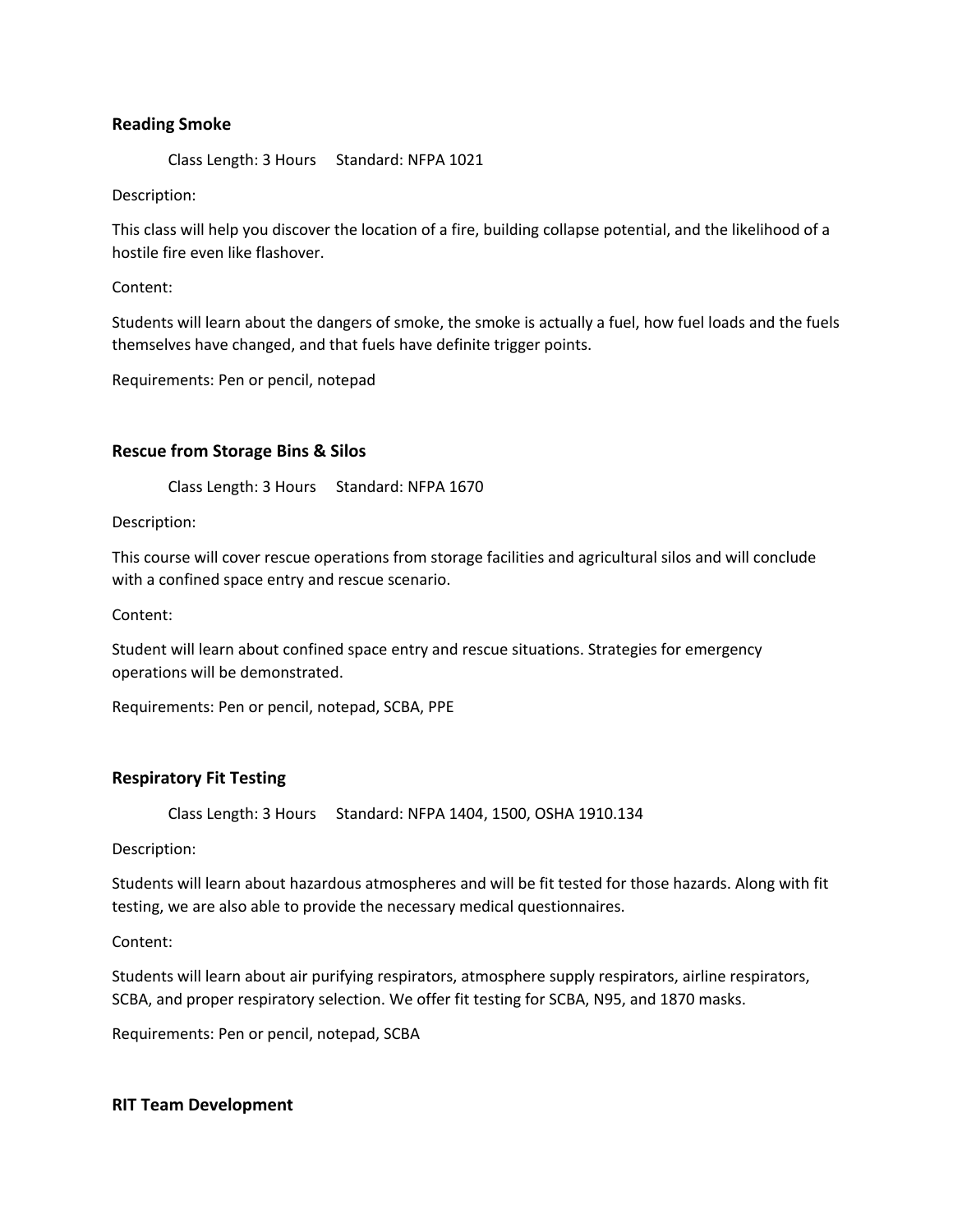#### Class Length: 3 Hours Standard: NFPA 1407

### Description:

This course is designed to explain the procedures in developing and implementing a RIT Team.

Content:

Students will study how to develop a RIT team, focusing on concepts for smaller departments.

Requirements: Pen or pencil, notepad

### **Rope Rescue and Review**

Class Length: 3 Hours Standard: NFPA 1001, 1670

Description:

This course will cover the basics of rope care, maintenance and usage as well as basic skills on tying and utilizing knots to conduct a variety of rope rescue techniques as specified in the NFPA 100 standard.

Content:

Students will gain a level of comfortability when working with rope. The student will also be able to operate safely while conducting rope rescue operations.

Requirements: Pen or pencil, notepad, SCBA, PPE

# **Rural Firefighting Operations**

Class Length: 3 Hours Standard: NFPA 1021

Description:

This course focuses on how rural fire departments can deal with their specific problems to provide the fire and emergency services their specific service areas require, while maximizing the effectiveness and safety of limited resources and personnel.

Content:

Students will learn valuable information that they can implement during an emergency response in a rural setting

Requirements: Pen or pencil, notepad

### **Rural Pumper Operations**

Class Length: 3 Hours Standard: NFPA 1002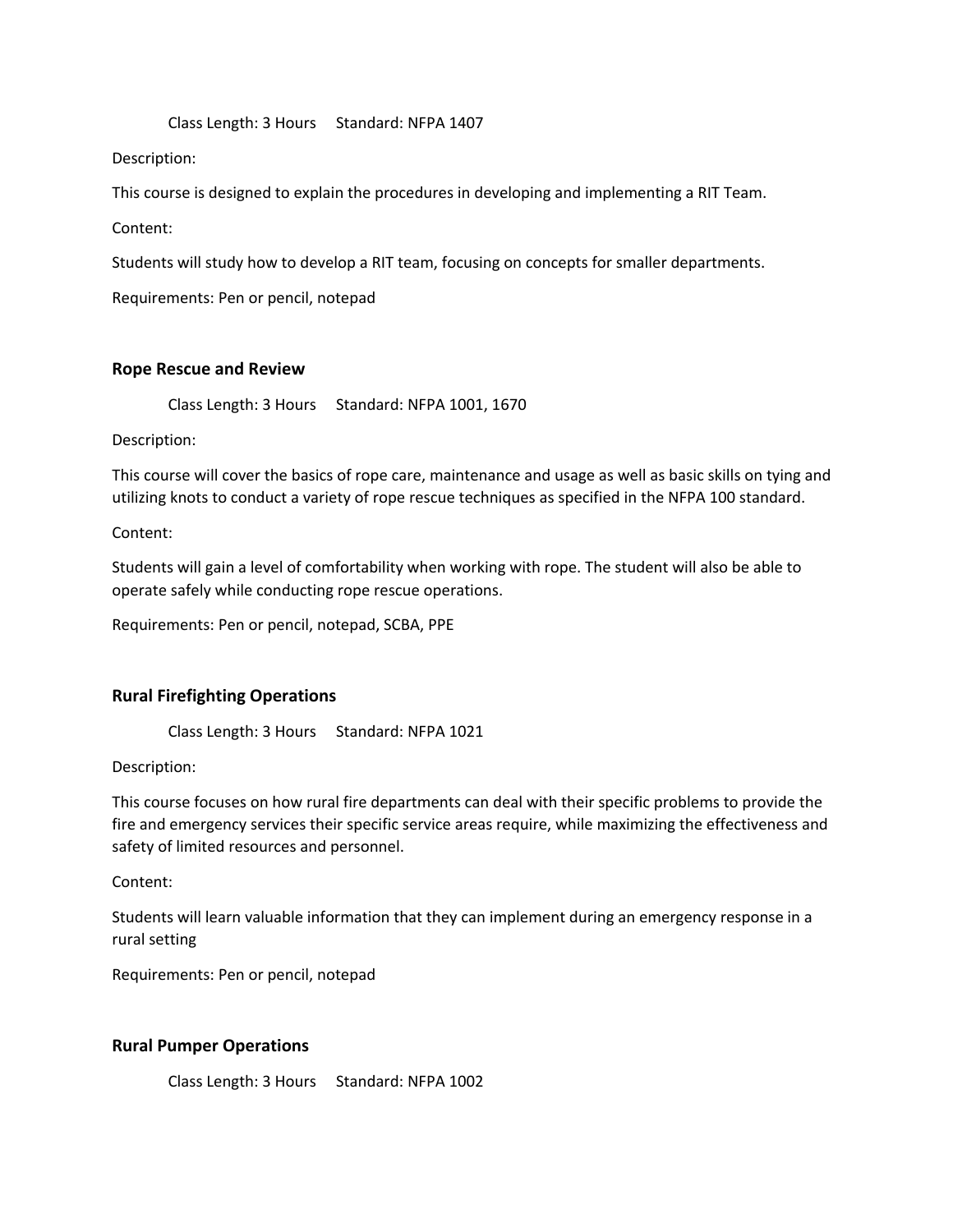This course focuses on providing the rural pump operator the skills needed to deliver firefighting water supplies in the rural area. Rural pump operators must be proficient in drafting operations, relay pumping operations, supplying tanker/tender fill sites, the use of portable pumps, and other specialized pumping operations used on the rural fire ground or emergency scene. Attendees should already have experience operating fire department pumpers.

Content:

Participants will discuss the skills needed in order to deliver firefighting water supplies in the rural area.

Requirements: Pen or pencil, notepad

### **SCBA Refresher**

Class Length: 3 Hours Standard: NFPA 1001, 1404, 1981, 1982

Description:

This course will cover donning, doffing, usage; care, maintenance, and inspection of self-contained breathing apparatus (SCBA).

Content:

Upon completion, students will be fluent in all aspects of their self-contained breathing apparatus (SCBA).

Requirements: SCBA, PPE

### **SCBA Trailer – SCBA Confidence Trailer**

Class Length: 3 Hours Standard: NFPA 1001, 1404, 1981, 1982

Description:

Self-contained breathing apparatus (SCBA) forms pan of the respiratory equipment used in firefighting and industry. Regular training under extreme conditions involving exposure to physical and mental stress enables SCBA users to gain practical experiences and increase their safety. This training program is designed to meet these needs and to permit SCBA users to train under conditions of physical and mental stress. Consequently, the training program is not easy and the trainee must be in good health to participate. The mobile SOBA trailer is completely self-contained inside a 53-foot trailer. Difficulty level of the trailer can be adjusted to reflect the department's comfortability. The unit is designed for training emergency response, industrial, and utility personnel who may be called upon to use respiratory equipment.

Requirements: SCBA, PPE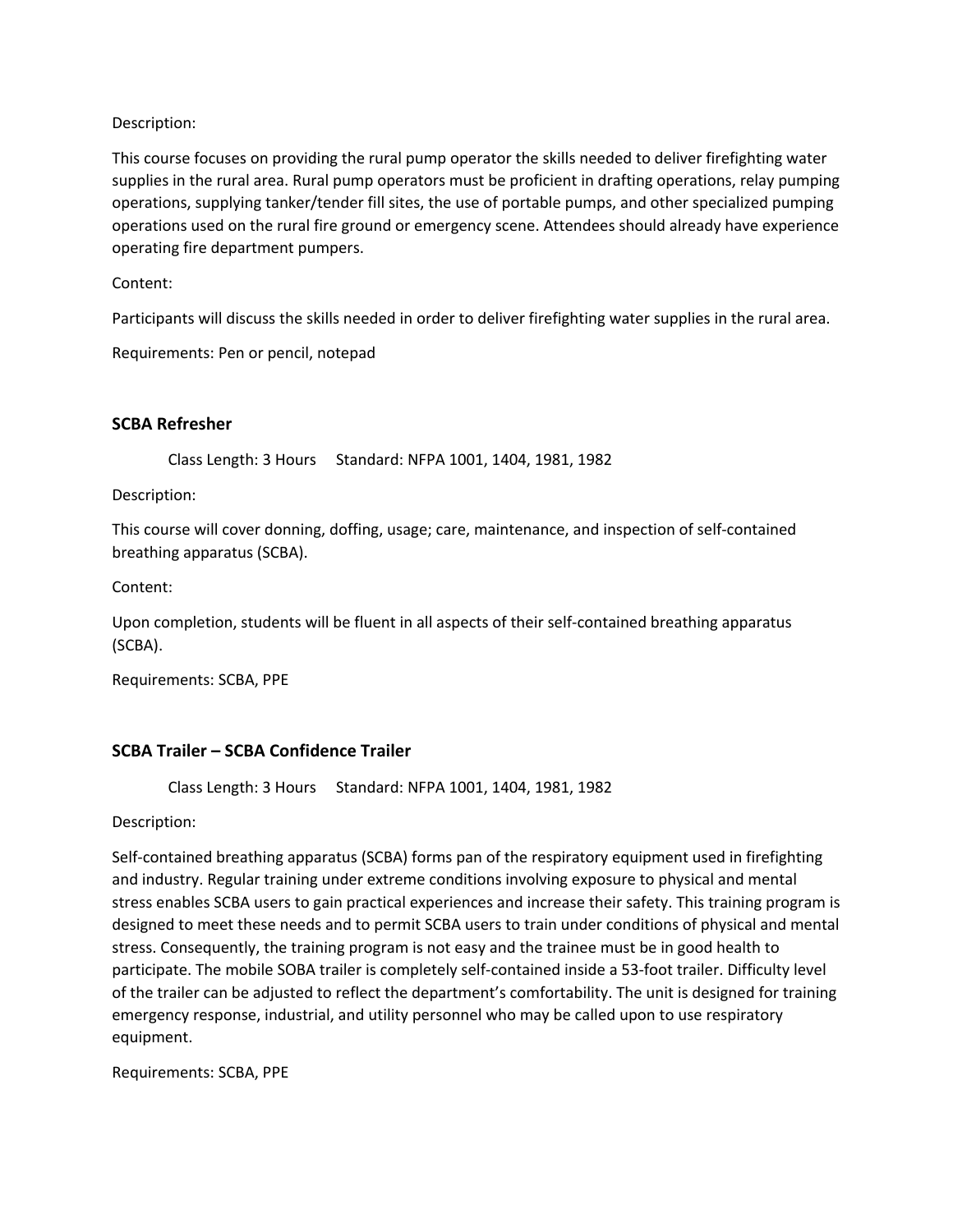### **Search & Rescue 101**

Class Length: 3 Hours Standard: NFPA 1001

After completing this training, the student will be prepared to safely conduct a search and rescue operation in a structure. The primary focus of this class is hands on training.

Content:

Students will cover victim removal, safety guidelines for search operations within buildings and facts about firefighters who become trapped or disoriented.

Requirements: Pen or pencil, notepad, SCBA, PPE

### **Thermal Imaging Camera Use**

Class Length: 2 Hours Standard: NFPA 1001

After completing this training, the student will be able to show proficient use with TICs. Students will understand the broad range of applications on and off a fire scene where a TIC is useful, while also understanding its limitations.

Content:

Students will become familiar with their department's TIC while using realistic scenarios.

Requirements: Pen or pencil, notepad, PPE, Thermal Imaging Camera

#### **Vehicles and Alternative Fuels**

Class Length: 2 Hours Standard: NFPA 1670

Description:

New technology in motor vehicle fuels continue to make the safety of emergency response personnel more difficult to deal with every day. This course will highlight the newest vehicle power fuels in use today.

Content: Students will learn about the newest in fuels for vehicles today. E85 blend will be discussed.

Requirements: Pen or pencil, notepad

#### **Ventilation Training**

Class Length: 6 Hours Standard: NFPA 1001

Description: